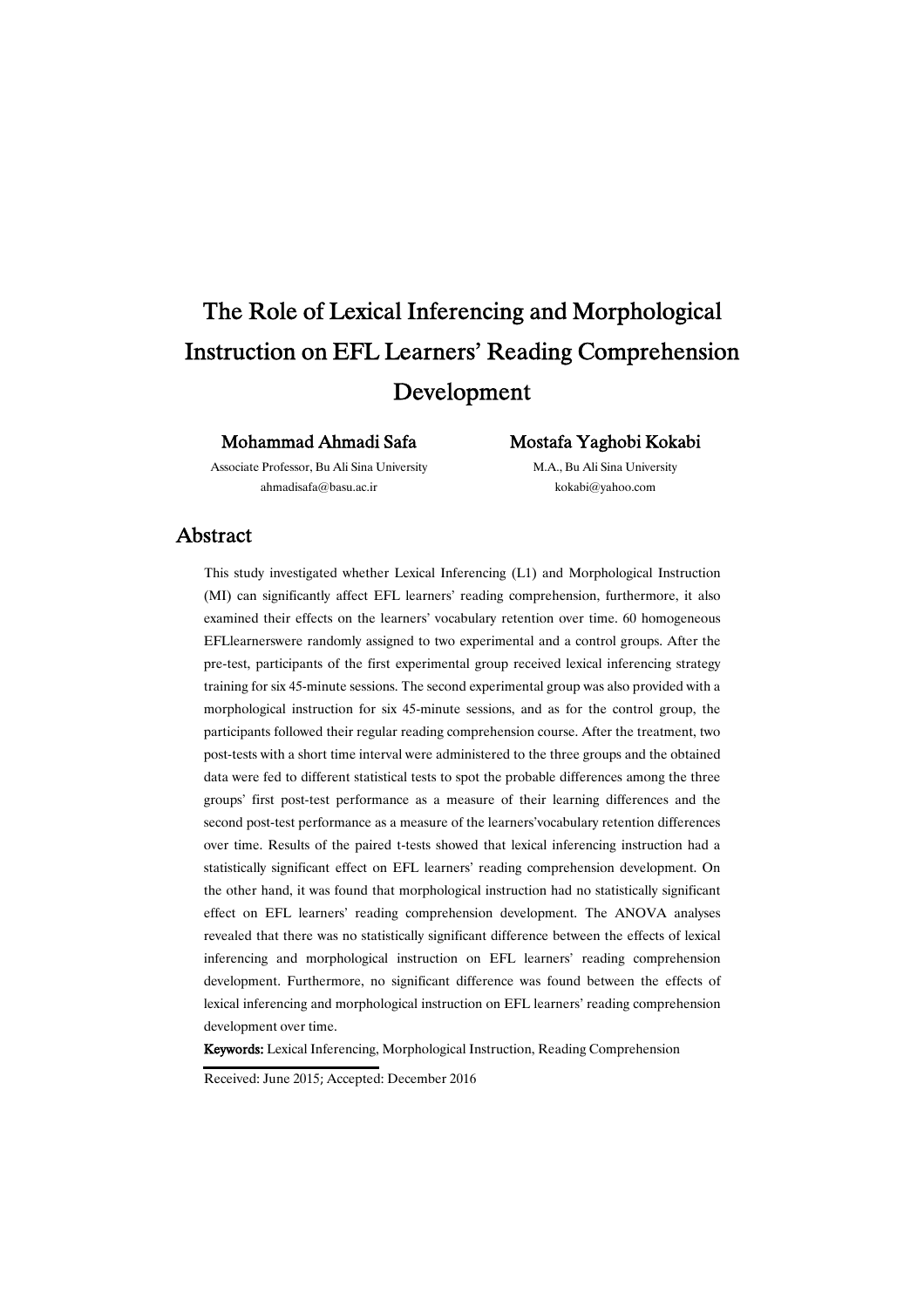# 1. Introduction

Reading as one of the central skills of language can provide an important part of input required for the development of English as a foreign language (EFL) learners' L2 proficiency. Most of the time, the goal of reading is to drive the intended meaning; therefore, the primary goal behind reading different texts is to get some meaning and to comprehend what the text is trying to convey.

Studies show that several factors contribute to reading comprehension, one of which is the knowledge of vocabulary as the most basic meaning conveying element of language. Although studies have reported constant and reliable correlations between vocabulary and reading comprehension (Bromley, 2004; Dalton & Grisham, 2011; Laufer, 1997; Paribakht & Wesche, 2006, to name a few), a causal relationship is yet to be found.

To come across unknown words while reading different texts hampers comprehension and consequently slows down the learners' general proficiency development. The situation becomes worse when the number of unknown words is high. Since looking up the words in dictionaries is quite timeconsuming and sometimes boring, it can be used as the last resort. On the other hand, as Nagy (1997) states, there are many arguments against the efficiency of direct teaching of all needed vocabularies because there are too many words to teach and there is a lot to learn about each word. In line with the learnercentered views of education, several studies suggest that the readers make use of different strategies which involve less effort and less time (e.g., Gu & Johnson, 1996; Schmitt, 2000) to deal with the difficult texts. Accordingly, English teachers can facilitate the EFL learners' word knowledge growth through explicit teaching of vocabulary learning strategies. The goal of such instruction is to help students develop word consciousness and autonomy in determining the meaning of difficult words.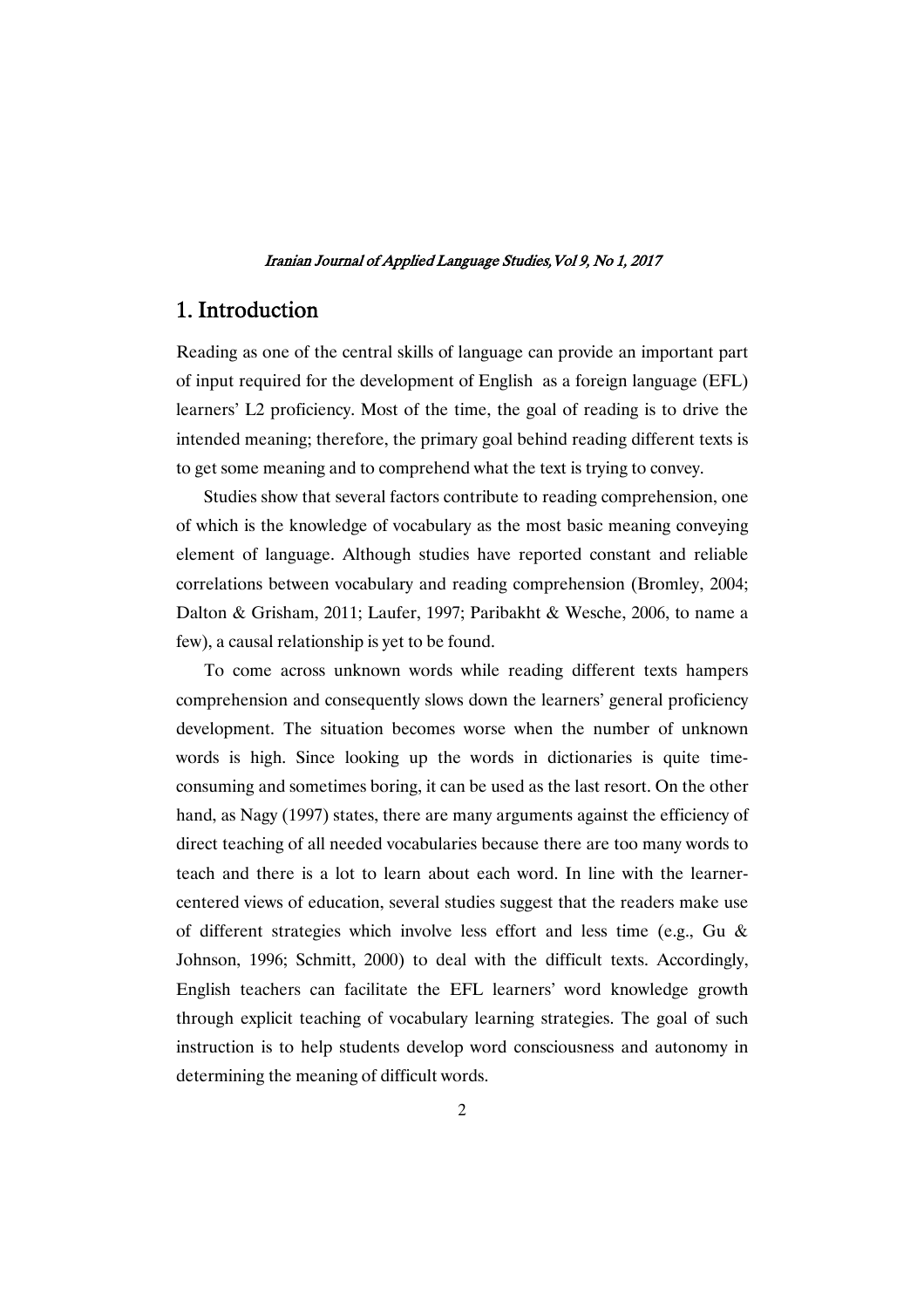Lexical inferencing (L1) and morphological instruction (MI), are considered as two leading strategies for vocabulary knowledge development highly recommended by many scholars (Bellomo, 2009; Diaz, 2010; Farsi, 2008; Kieffer & Lesaux, 2008; Kirby et al., 2012; Laufer, 1997; Paribakht, 2004; Qian, 2004; Zhang & Koda, 2013; to name a few) as they can help readers to cope with unknown words and have a better understanding of the texts.

The dearth of research to attest the effectiveness of L1 and MI strategies for Iranian EFL learners' vocabulary knowledge development and the lack of comparative studies of the two strategies compelled the researcher to examine their probable effects on the second language (L2) learners' reading comprehension since a great contribution of vocabulary knowledge is logically manifested in the reading comprehension of L2 learners.

# 2. Review of the Related Literature

### 2.1. Vocabulary Knowledge and Reading Comprehension

The role of vocabulary knowledge in reading comprehension of L2 has been deemed as crucially significant. Both language teachers and students acknowledge that inadequate vocabulary knowledge may lead to comprehension breakdown. Many studies (for example, Bromely, 2004; Chall, 1978; Dalton & Grisham, 2011; Droop &Verhoeven, 2003; Laufer, 1997; Sterberg, 1987) underscore that there is a strong relationship between students' vocabulary knowledge and their reading comprehension abilities. According to Paribakht and Wesche (2006), reading comprehension and vocabulary knowledge are inseparably linked. Laufer (1997) while pointing out the role of other factors contributing to reading comprehension highlighted the role of vocabulary knowledge as the best predictor of one's reading comprehension success. Laufer (1991) argued that at all proficiency levels there was a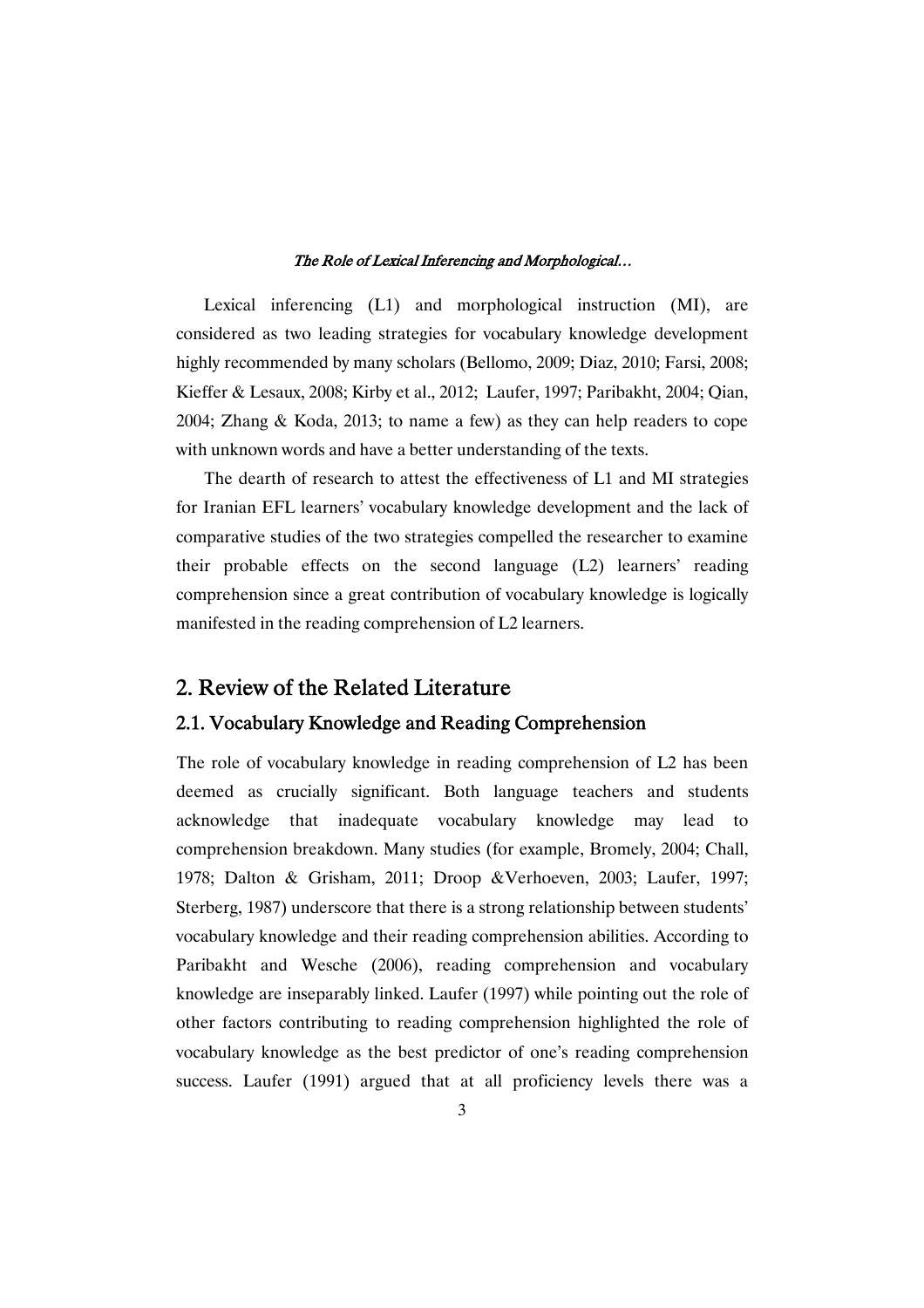significant correlation between vocabulary scores and reading comprehension scores. Anderson and Freebody (1983, p. 367), indicates that "people who do not know the meaning of many words are most probably poor readers.

Due to the attested importance of vocabulary knowledge for second or foreign language skills development, it is quite essential for both EFL teachers and learners to look for efficient vocabulary teaching and learning strategies and techniques. "Vocabulary learning strategies are defined as a part of language learning strategies which are in turn viewed as a part of general learning strategies" (Nation, 2001, p. 352). Many studies have explored the significant contribution of such strategies in language learners' general language learning success during the last two decades (e.g., Gu & Junson, 1996; Nassaji, 2003; Nation, 2001; Oxford & Scarcella, 1994; Schmitt, 1997).

### 2.2. Studies on Lexical Inferencing Strategy

Lexical inferencing strategy of vocabulary learning has been studied in different projects in recent years, and various results are found. Fraser (1999) for example reported that participants of her research on lexical processing strategy use applied L1 in 58 percent of the cases when they come across unfamiliar words. According to Schmitt (2008), L1 is one of the effective strategies for determining the meaning of unknown words while reading a written text. According to Nassaji (2003, 2004); Huckin and Bloch (1993); O'Malley and Chamot, (1990) lexical inferencing is a cognitive process in reading comprehension which involves the reader in some mental processes while trying to guess the meaning of words. Similarly, Wesche and Paribakht (1999) believe that through the use of L1, the comprehension of difficult texts becomes possible. They also indicate that during this cognitive process the readers try to figure out the meaning of unknown words, which in turn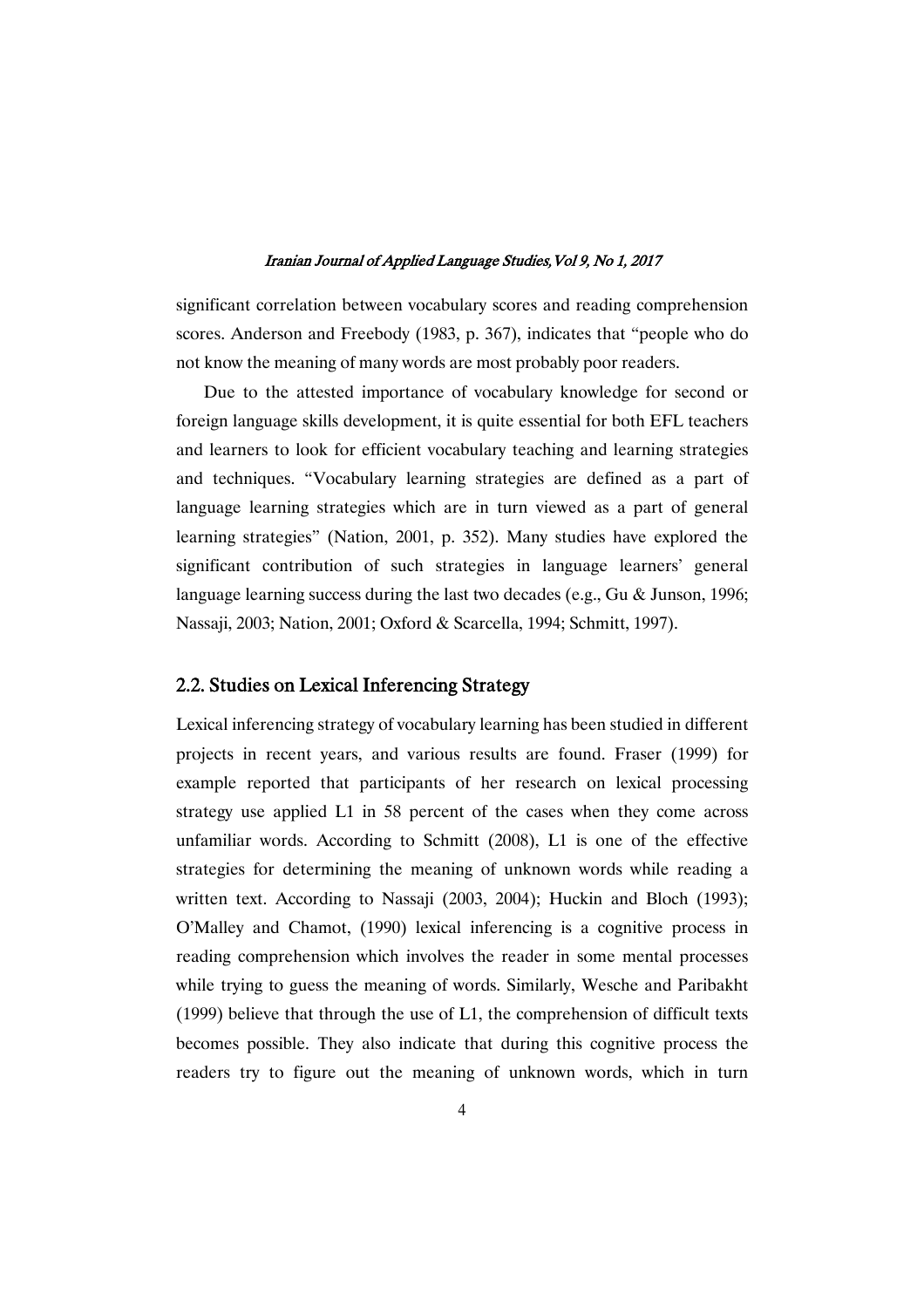enhances the retention power of the lexical items. Qian (2004), argues that L1 requires top-down processing in which the reader resort to different clues ranging from low-level ones to mid-level clues such as sentential, and then to more global ones.

Kaivanpanah and Moghaddam (2012), examined the role of reading proficiency in the Iranian EFL learners' use of knowledge sources in L2 and L1 and the level of success in guessing the meaning of unknown target words. They found that L2 reading proficiency contributes to L1 and the more proficient readers made more correct inferences than the less proficient counterparts. They also found that using certain knowledge sources is not the only reason for success in inferencing, but effective use of these knowledge sources is also necessary.

In another study, Riazi and Babaei (2008) investigated Iranian female EFL students' level of L1 and its relation to their L2 proficiency and reading skill. To this end, five elementary, five intermediate, and five advanced learners were asked to think aloud while they read a text. It was done to distinguish the knowledge sources they used for guessing the meaning of the unknown words. After taking a multiple-choice reading test, the results showed that for L1, elementary learners used contextual, intralingual, and interlingual clues; while intermediate students used only contextual clues and participants in the advanced group used contextual and intralingual clues. It was also found that the highest number of L1 belonged to elementary learners, while the highest number of correct guesses went to advanced learners. They concluded that there was no relationship between overall L1 skill and learners' reading performance.

In a recent study, Hu and Nassaji (2014) attempted to explore L2 learners' use of inferential strategies and its relationship with their inferencing success.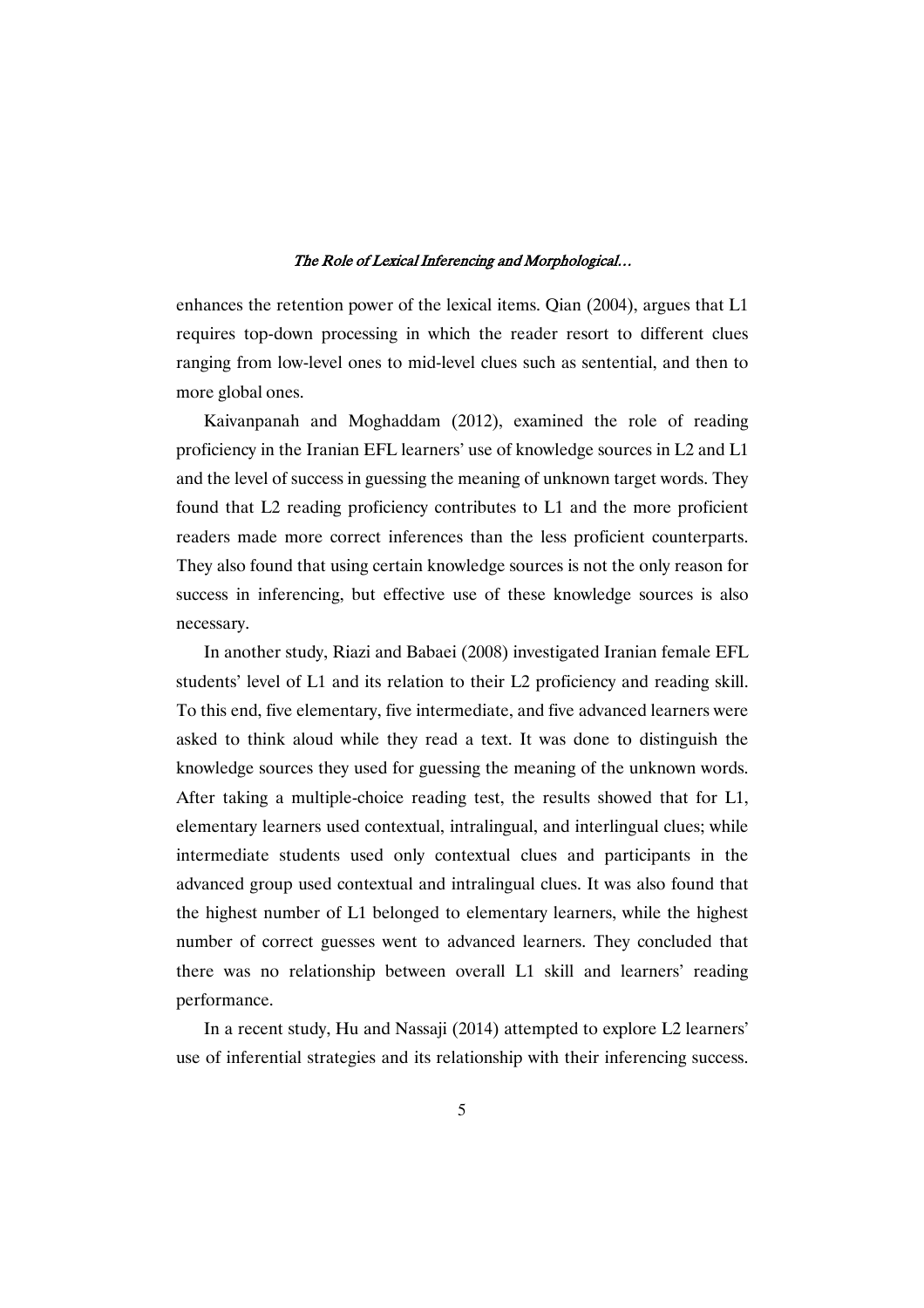To this end, they conducted a mixed-design study. Results of think-aloud procedure revealed that Chinese EFL learners used twelve types of inferential strategies. Based on the learners' success in inferential processes they were divided into two groups, namely, successful inferences and less successful inferences. Quantitative and qualitative analysis of the obtained results showed that participants of both groups differed not only in the degree to which they used specific strategies but also when and how they used them effectively. They concluded that successful inferences had some key characteristics. These key characteristics were frequent use of evaluation and monitoring strategies, a combination of both textual and background knowledge, self-awareness, and repeated efforts to infer the target words' meaning. Further, they noted that the determining factor for successful inferencing was the quality not the quantity of the strategy use.

### 2.3. Factors Affecting Learners' Lexical Inferencing Success

According to Nation (2001), guessing from context is highly influenced by learners' proficiency level, and a good level of proficiency is required for successful inferencing. Tavakoli and Hayati (2011) while investigating the L1 success of a group of Iranian students, found that high-intermediate level students are more successful than low intermediate students. In addition to proficiency level, studies indicate that learners use a wide range of knowledge sources for making lexical inferences (e.g., Bengeleil & Paribakht, 2004; comer, 2012; Haastrup, 1991; Paribakht &Weshe, 1999). According to Schmitt and Mc Carthy (1997), Linguistic knowledge, world knowledge, and strategic knowledge are the knowledge sources that contribute to effective use of context. Comer (2012) introduced a range of knowledge sources for L1 including, contextual cues, word level knowledge, sentence level knowledge,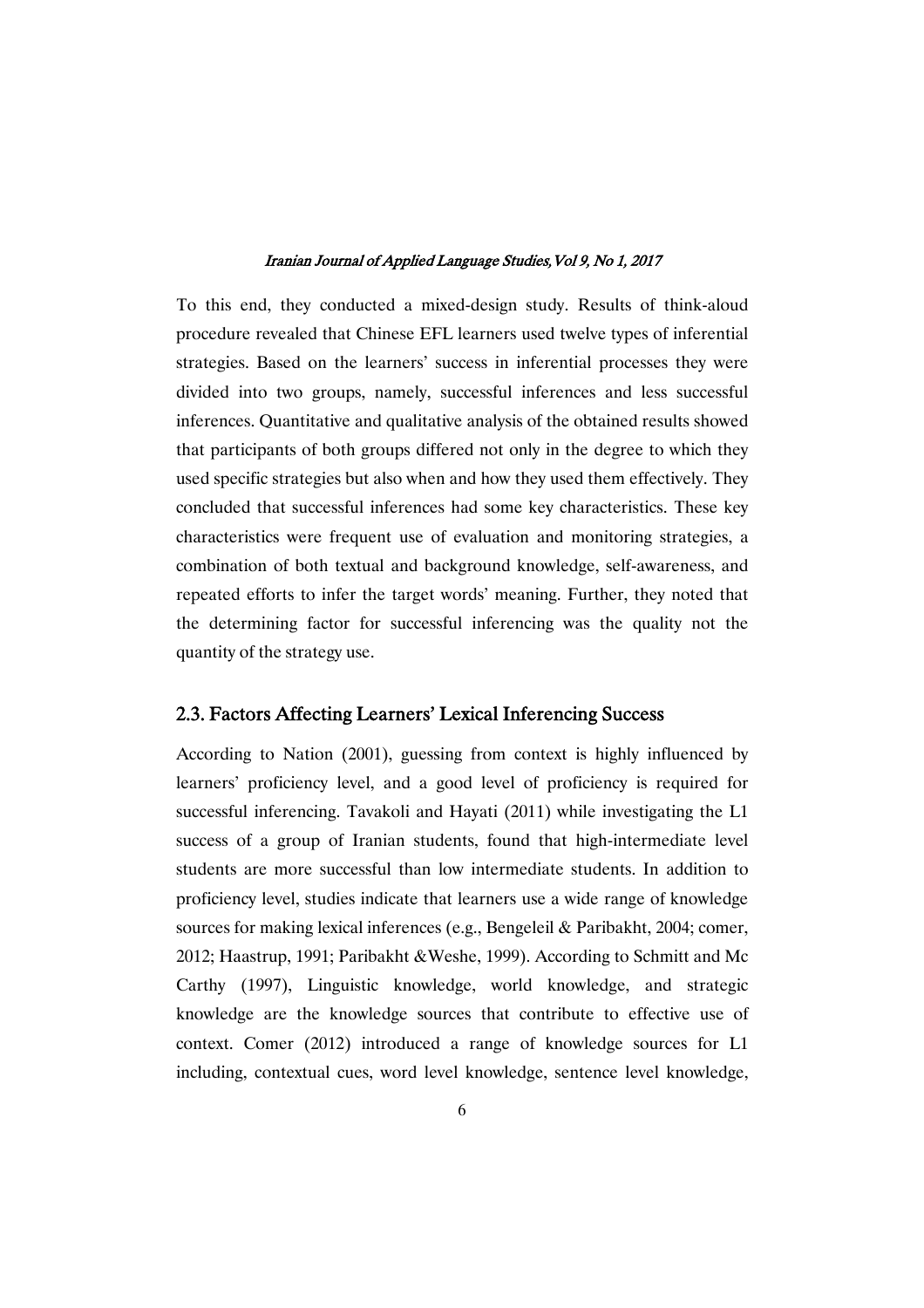discourse-level knowledge, and background knowledge. Nassaj (2003) states that grammatical knowledge, discourse knowledge, word knowledge, and morphological knowledge are the available knowledge sources for readers' lexical inferencing. He also argues that successful L1 highly depends on how the readers use and link different knowledge sources.

On the other hand, according to Nassaji (2004), there is a significant relationship between the depth of vocabulary knowledge and the degree and type of strategy use and success in L1. Read (2000) defines the depth of vocabulary knowledge as how well one knows the words; in other words, it is the quality of one's vocabulary knowledge while the breadth of vocabulary knowledge is defined by Nation (2001), as the number of words one knows. In fact, it is the quantity of one's vocabulary knowledge. Carlisle (2007) maintains that "breadth and depth of word knowledge are key factors in reading comprehension" (p.78). Marzban and Hadipour (2012) revealed that both the depth and breadth of vocabulary knowledge were correlated with learners' L1. However, depth of vocabulary knowledge was found to have a greater impact on L1 success than the breadth of vocabulary knowledge.

Hirsh and Nation (1992) indicate that success or failure in L1 is highly dependent on the density of unknown words. They also note that high density of unknown words decreases readers' inferencing success. According to Laufer (1991) and Haastrup (1991), a threshold level of vocabulary is also needed for successful L1. Laufer and Kalavski (2010) defined vocabulary threshold as the minimum number of vocabulary knowledge which is necessary for reading comprehension. Moreover, Mondria and Wit-de-Boer (1991), indicate that the amount and quality of contextual clues influence readers' success at guessing. According to them, a context which provides sufficient clues is a rich context and enables readers to infer the meaning of unknown words easily and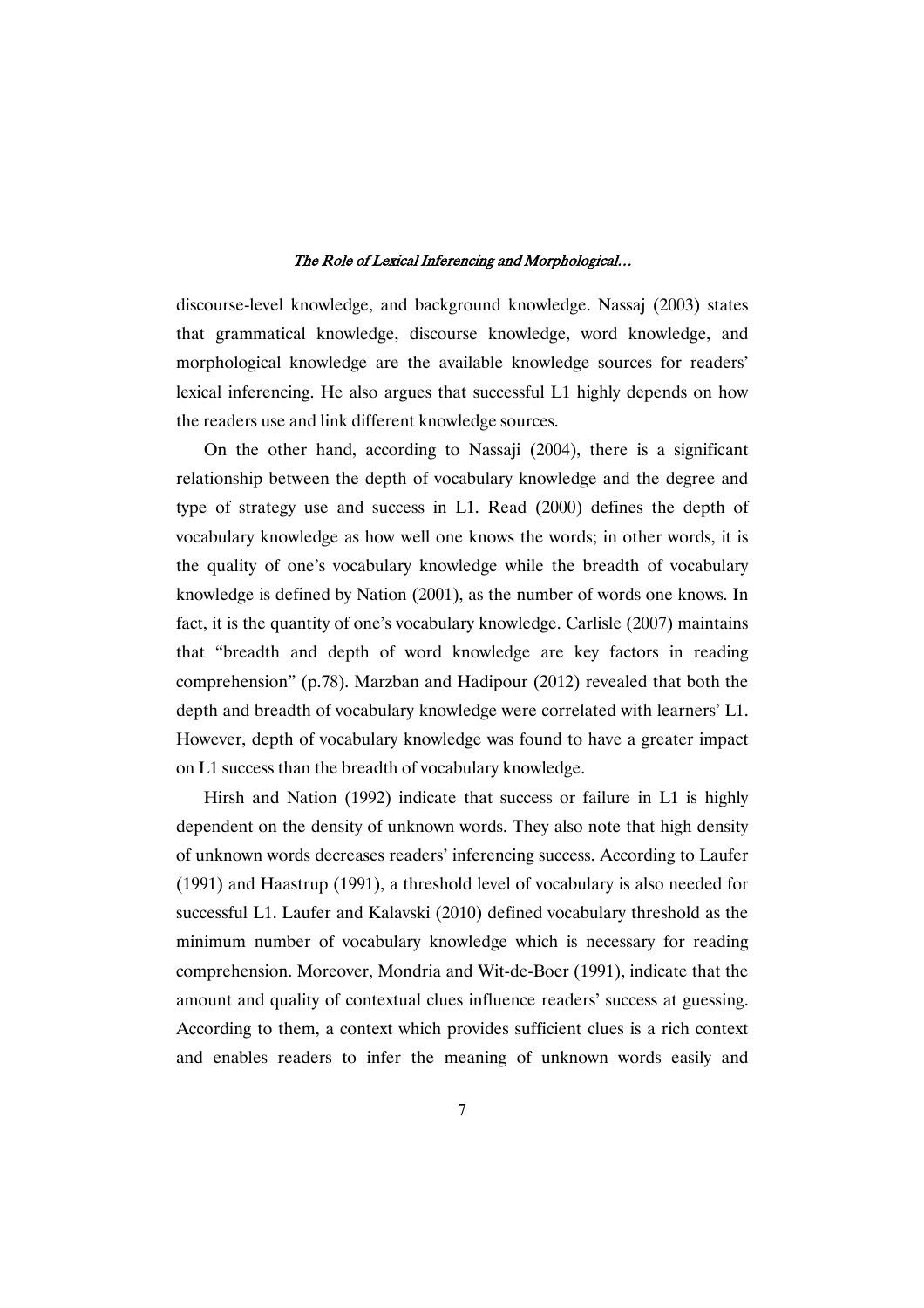correctly, while the poor contexts with inadequate contextual clues make inferencing hard or even sometimes impossible. Goodman (1971) also argued that adequate contextual clues encourage the readers to follow the "psycholinguistic guessing game" and finally distinguish the meanings of unknown words (p. 128). According to Kaivanpanah and Alavi (2008), contextual factors such as text characteristics, word characteristics, existence of contextual clues, and topic familiarity affect learners' L1 ability. The ability to distinguish such contextual factors is a determining factor for the readers L1 success (Huckin & Bloch, 1993).

### 2.4. Morphological Instruction Studies

Robinson (1989), argues that attention should be given to non-context dependent strategies for vocabulary learning since they enable the learners to negotiate the meanings of words consciously. In recent years the investigation of the role of MI in improving language learners' reading abilities has attracted researchers' attention (e.g., Carlisle, 2007; Diaz, 2010; Kieffer & Lesaux, 2007, 2008; Farsi, 2008; Mountain, 2005; Tong, Deacon, Kirby, Cain, & Parrila, 2012). Nagy and Anderson (1984) note that the readers can work out the meanings of about 60 percent of the new words through morphological analysis based on the predictable component parts. Similarly, Nation (2001) maintains that the learning burden of words decreases if the learners are able to learn and distinguish the known parts (i.e., affixes and roots). Kieffer and Lesaux (2007, 2012), state that "when it comes to teaching vocabulary, little knowledge of root words, prefixes, and suffixes goes a long way" (p.134).

According to Anderson and Freebody (1983) since a great number of English words have been shaped through the combination of different morphemes, making the readers aware of these combinations can help them to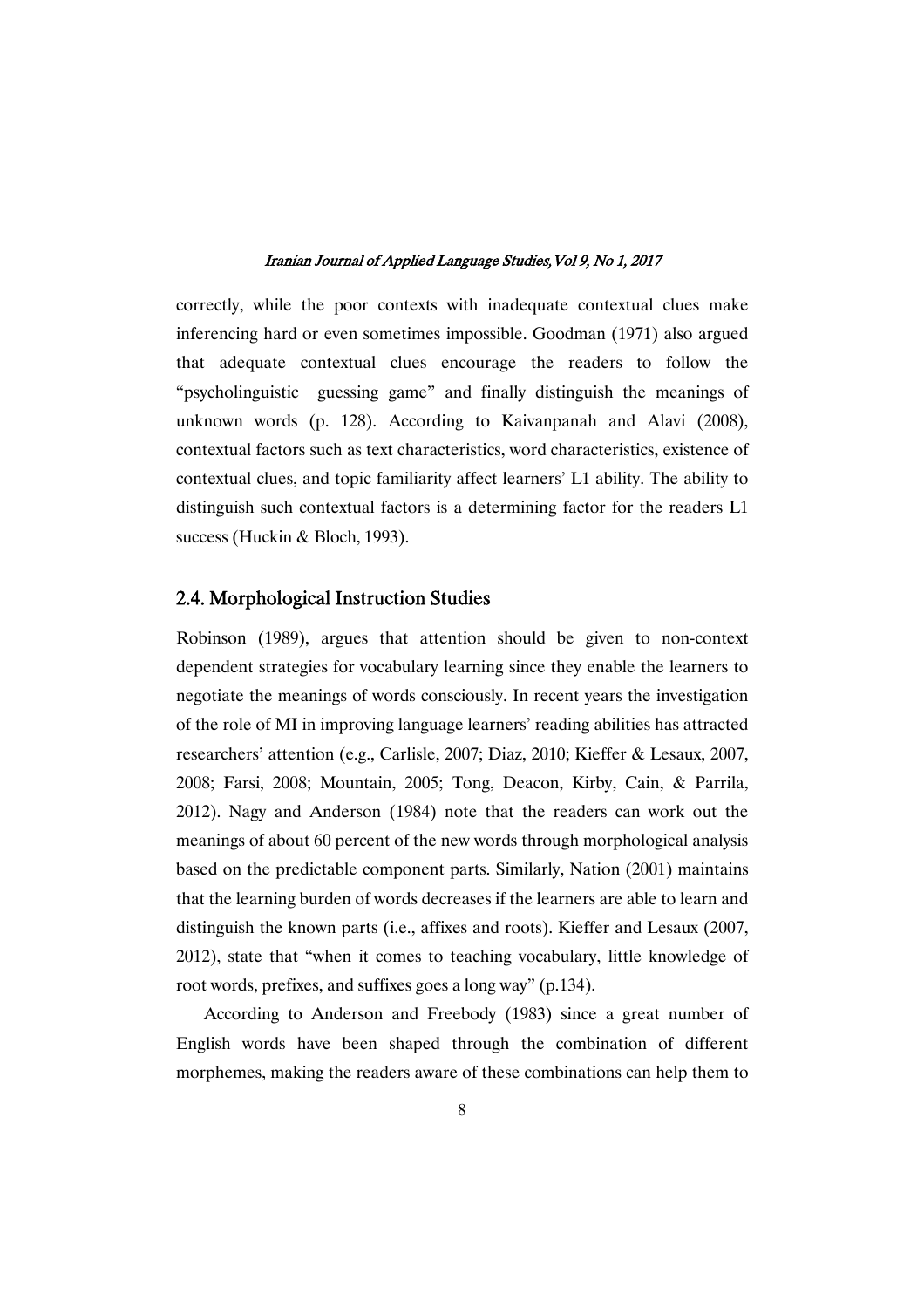enhance their morphological awareness and consequently lead to vocabulary growth. Likewise, Nation and Baur (1993) state that a large number of words in English have Greek, Latin, and French origins and a great number of other words are made up of distinguishable parts (i.e., roots and affixes), so making the students aware of them through morphological analysis will increase their morphological awareness, which really can help them to deal with many unknown words while reading different texts. In other words, the justification for MI is that it helps English learners to uncover the meanings of thousands of derivational and multisyllabic high frequency and low-frequency words. Hence, morphological instruction increases language learners' morphological awareness (e.g., Carlisle, 1995).

Kieffer and Lesaux (2012) investigated the role of derivational morphological awareness in reading comprehension of 952 six-grade students from different language background and found that morphological awareness directly contributes to reading comprehension. Kirby et al. (2012) in a study investigated the effect of morphological awareness on five measures of reading from grade one to three. They tried to examine the nature and extent of the relationship between students' reading development as a result of their morphological awareness. For this aim, 103 students from grade 1 to 3 were chosen. Based on the results they concluded that word reading and reading comprehension were influenced by the students' morphological awareness.

Sritulanon (2013) investigated the effect of MI on the reading ability of low proficiency adult EFL learners at a university in Thailand. The subjects of the study were randomly assigned to control and experimental groups. For the experimental group, the researcher provided MI to enhance their reading abilities, and the participants of the control group followed their regular classes. At the end of the experiment, the scores from the vocabulary and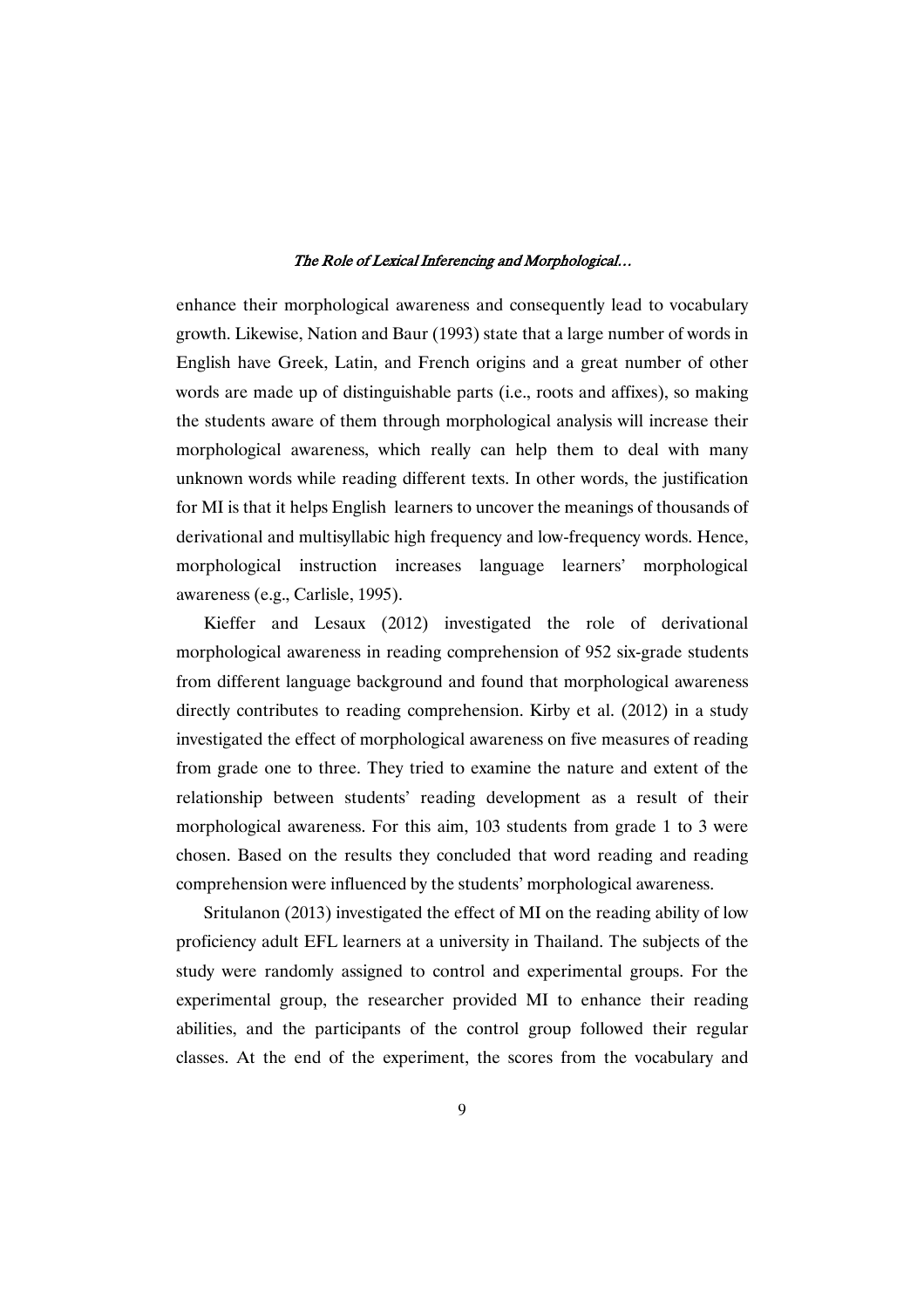reading comprehension tests were analyzed. Results of the study revealed that there was no statistically significant difference between the pre-test and posttest scores of the control group and experimental group.

Diaz (2010), through an experimental design study, attempted to determine whether MI improves high school language learners' spelling, vocabulary, and reading comprehension. The obtained results from 140 students showed MI had a significantly positive effect on learners' vocabulary, spelling, and reading comprehension. He concluded that mastery of simple and complex morphemes was necessary in order to help the students understand high-level word constructions. Finally, he argued that MI cannot improve students' performance unless it becomes a major part of the language curriculum.

In another study, Kieffer and Lesaux (2008), examined the relationship between morphological awareness and reading comprehension of Spanishspeaking English language learners from fourth through fifth grade. Students' ability to decompose derived words while reading was assessed using an experimental task. It was found that the magnitude of the relationship between morphological awareness and reading comprehension increased between fourth and fifth grades. They argued that students' awareness of words' morphological structure not only improves their understanding of the individual words but also it improves overall reading comprehension.

Asgharzadeh, Rahimi, and Kalhor (2012) investigated the effect of explicit morphological practice on 60 Iranian intermediate EFL learners' reading comprehension improvement and concluded that explicit morphological practice improved Iranian intermediate learners' reading comprehension. Carlisle (2003) also examined the role of lexical processing of morphologically complex words for elementary years students to find out its relationship with children's acquisition of morphological knowledge for reading comprehension.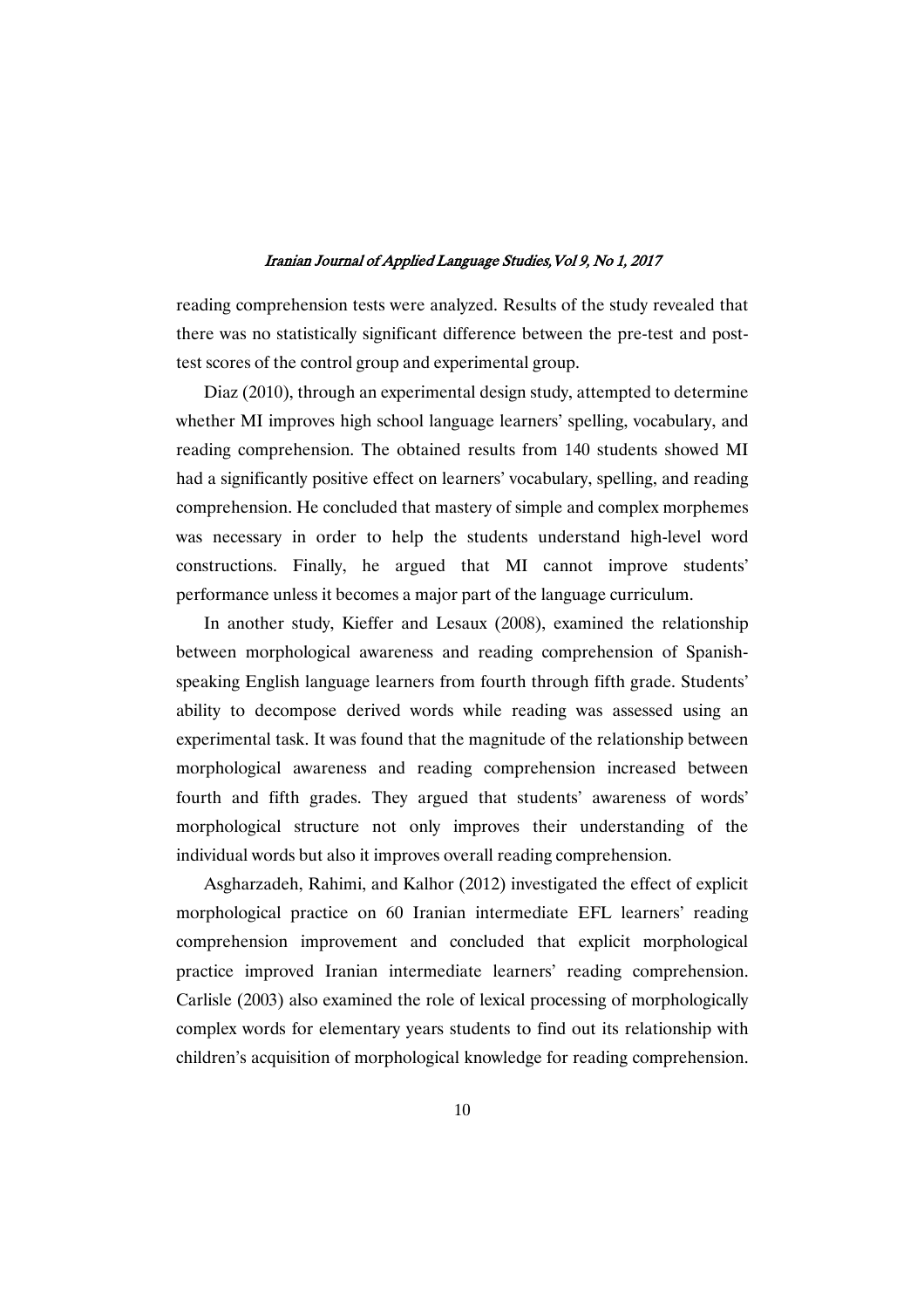The third graders were given two tasks involving lexical analysis of morphologically complex words. Two years later, they were given a measure of processing derived words in sentence context and a reading comprehension test. Results of the study indicated that lexical analysis of complex words in the early elementary years contributed to vocabulary and reading comprehension by the late elementary years.

According to the brief outlined review of the literature while L1 and MI have been shown to be useful for English speakers; this benefit has not been fully and comparatively investigated in Iranian English language learning contexts. Against this backdrop, this study seeks to illuminate the possible effects of strategy training on the development of Iranian EFL students' reading comprehension. For the stated purpose the study addresses the following research questions:

- 1. Do lexical inferencing and morphological instruction have any significant effect on EFL learners' reading comprehension development?
- 2. Do lexical inferencing, morphological instruction and no-strategy based traditional instruction have a significantly different effect on learners' reading comprehension development?
- 3. Is there any significant difference among the effects of lexical inferencing, morphological instruction, and no-strategy traditional instruction on the EFL learners' reading comprehension development over time?

# 3.Methodology

## 3.1. Participants

Participants of this study were 60 third grade high school students ranging in age from 17 to 19. All participants were male and native speakers of Turkish. Based on the results of a general English proficiency test (PET in this study),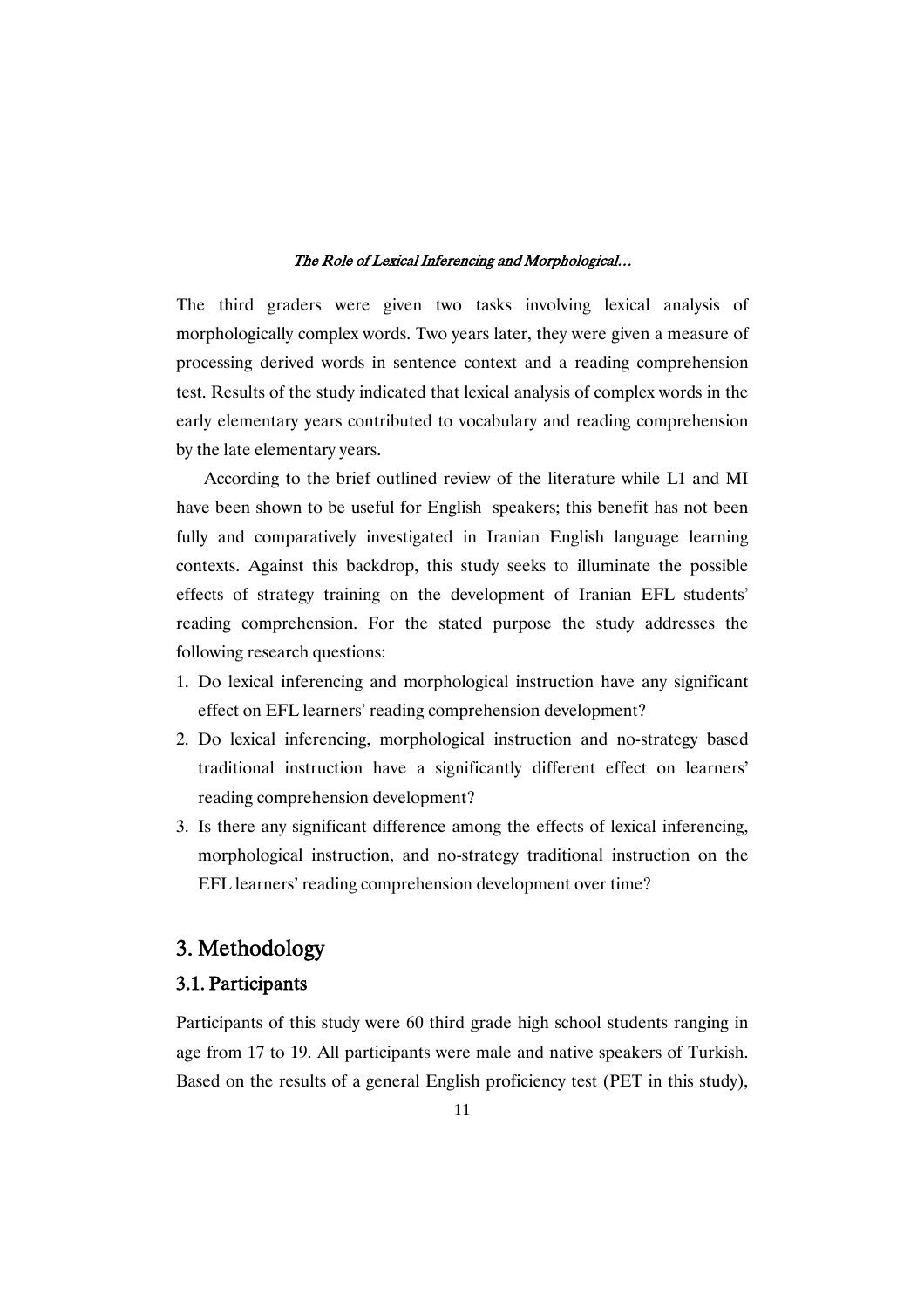out of the initial 86 students,those whose score fell between one standard deviation above or below the mean were selected as the participants of the main study and were assigned randomly to three 20 member groups (one control and two experimental groups).

### 3.2. Instrumentation

#### Preliminary English Test (PET for School-Aged Learners)

As a Cambridge English Language Assessment (previously known as Cambridge ESOL) general English proficiency test for School-Aged learners, PET is internationally renowned as a valid and reliable test. However, its reliability was reassessed using Cronbach  $\alpha$  measure of internal consistency. Table 1 presents reliability estimation results.

| Table 1. The Result of Cronbach's Alpha for PET |            |                  |  |  |  |
|-------------------------------------------------|------------|------------------|--|--|--|
| N of Participants                               | N of Items | Cronbach's alpha |  |  |  |
| 86                                              |            | -876             |  |  |  |

As is evident above in Table 1, the test was highly reliable ( $\alpha$  = 0.87).

#### Reading Comprehension Test

Three parallel reading passages followed by reading comprehension question items were extracted from a book published by Cambridge university press entitled "Read This!" Intro (Daphne, 2012) and were considered as the pre and post-test s package. It must be noted that a panel of three experienced English teachers, who were teaching in the same school where data were collected, were asked to comment on the appropriateness of the selected texts and the test for the participants' level of reading proficiency. Hence expert judgment was employed as a measure of the validity of reading comprehension tests. After being viewed by the experts, the validity of the test was relatively assured.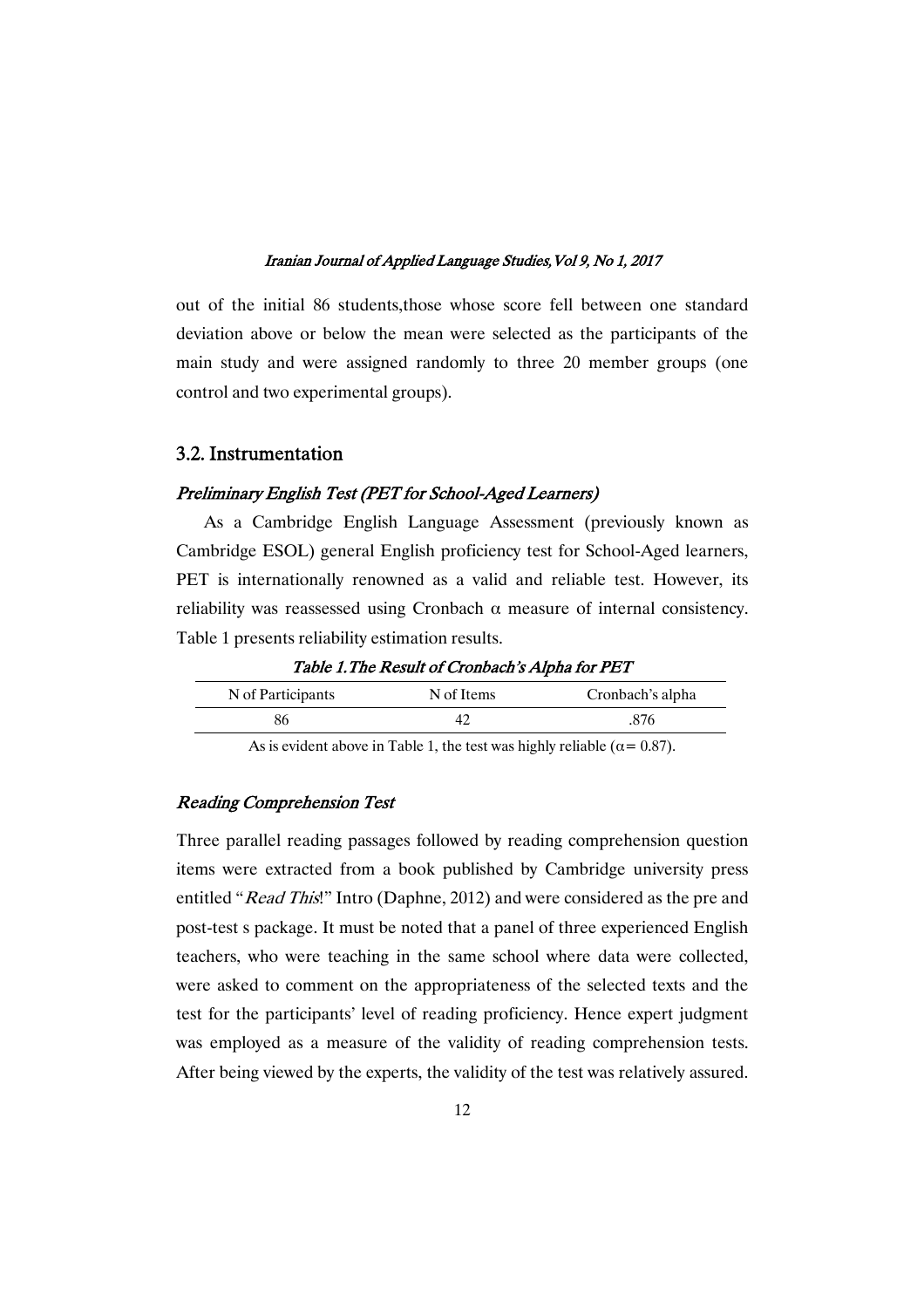Furthermore, Cronbach's alpha consistency was run to estimate the reliability of the reading comprehension test (Cronbach  $\alpha$ =0.89).

### 3.3. Data Collection Procedure

The following steps were taken to collect the data. First, prior to the start of the main study, the teacher informed the selected participants (as described above) of the purpose of the study and its possible benefits and hence obtained their consent. Then, the reading comprehension pretest was administered to all participants in all three groups, and the scores were recorded. Next, the specific treatment for the two experimental and the placebo instruction for the single control group commenced as is described below.

#### Group A: Lexical Inferencing Training

In this group, the teacher trained the students how to use lexical inferencing strategies to infer the meaning of unknown words. To provide the participants with a practical framework of lexical inferencing, the model proposed by Clarke and Nation (1980) was used. The model consisted of the following steps:

- 1) looking at the unknown word and its surrounding in order to determine the part of speech
- 2) looking at the immediate grammar context of the word, usually within a clause or sentence.
- 3) looking at wider context usually over several sentences, and
- 4) guessing the meaning of the unknown word and checking the guess

According to Clarke and Nation (1980), following the same order is not necessary, but it is crucial to take all the steps for making informed guesses. For training the participant how to make inferencing, six passages (a single passage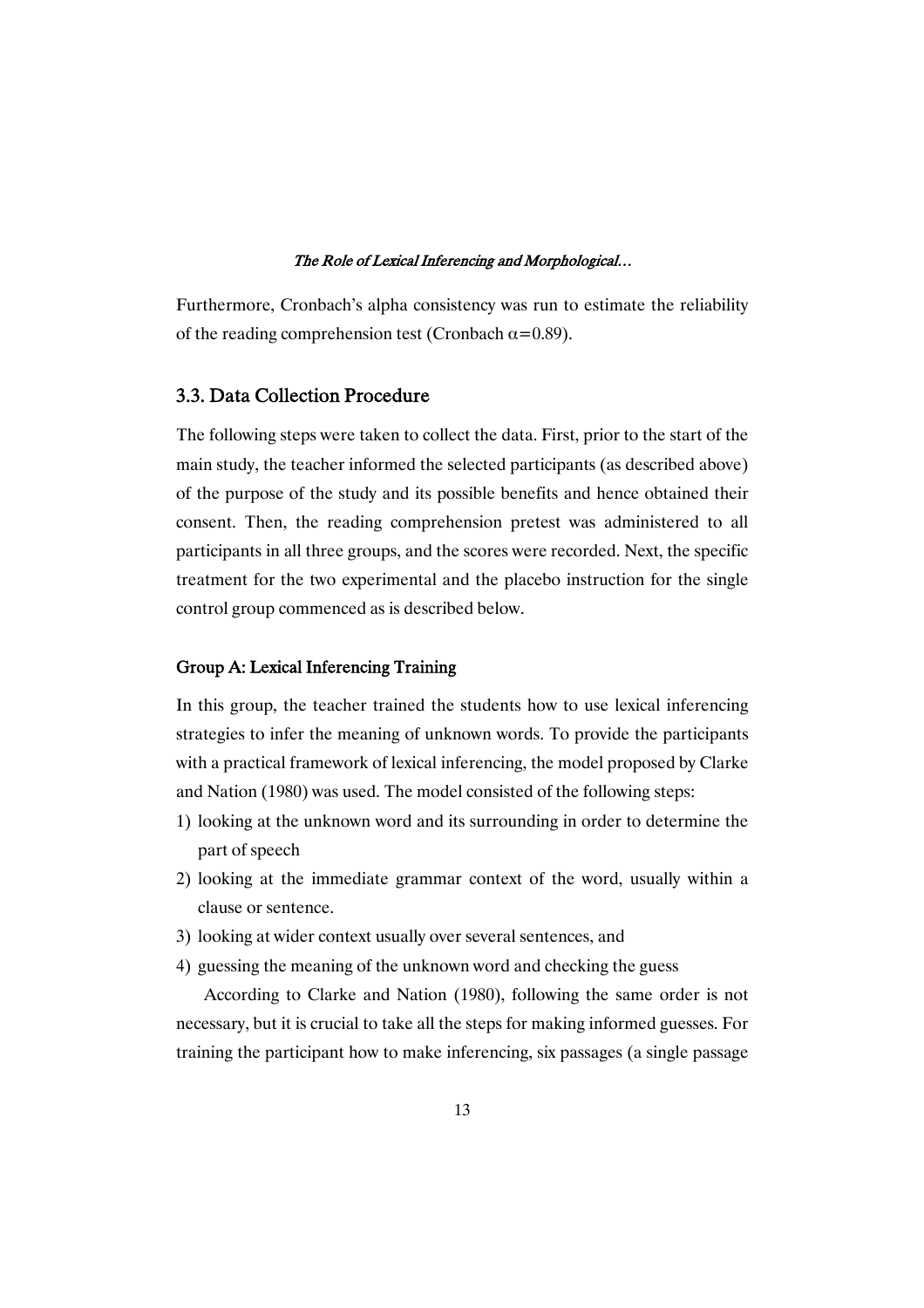for each session) were used. The passages were extracted from the book "Read This" (Daphne, 2012). At the beginning of each session, the students were asked to read the passage and underline unknown words. Then the teacher chose 10 of the unknown content words which were underlined by the students as the target words for lexical inference. Next, the lexical inferencing steps were written on the board and explained. Each step was illustrated with some examples. The group participants were required to follow the following steps for guessing the meaning of the selected ten unfamiliar words.

The unknown words were chosen in turn from the passage for the whole class to guess. One participant had the task of saying what part of speech the word was, and then another looked at the immediate grammar context of the word, one to guess the meaning and finally one to check the guess. For distinguishing the part of speech of the words a kind of analysis along the lines of 'who does what to whom' as Clarke and Nation (1980) suggested was practiced. After dealing with the target words, the participants were ready to work on their own; therefore, the teacher provided some activities as homework for the learners to practice inferencing at home. This procedure lasted for six 45-minute sessions.

#### Group B: Morphological Instruction

In this experimental group for morphological instruction, a word list containing 100 words in isolation was given to the participants, and they were asked to underline unknown ones. Eventually, 60 unknown words were chosen as the target words for morphological instruction (10 words for each session). Since the goal of the technique was to help the learners recognize the most common affixes and roots in English derivational words, word families and multisyllabic words and enable them to analyze the words to the component parts, those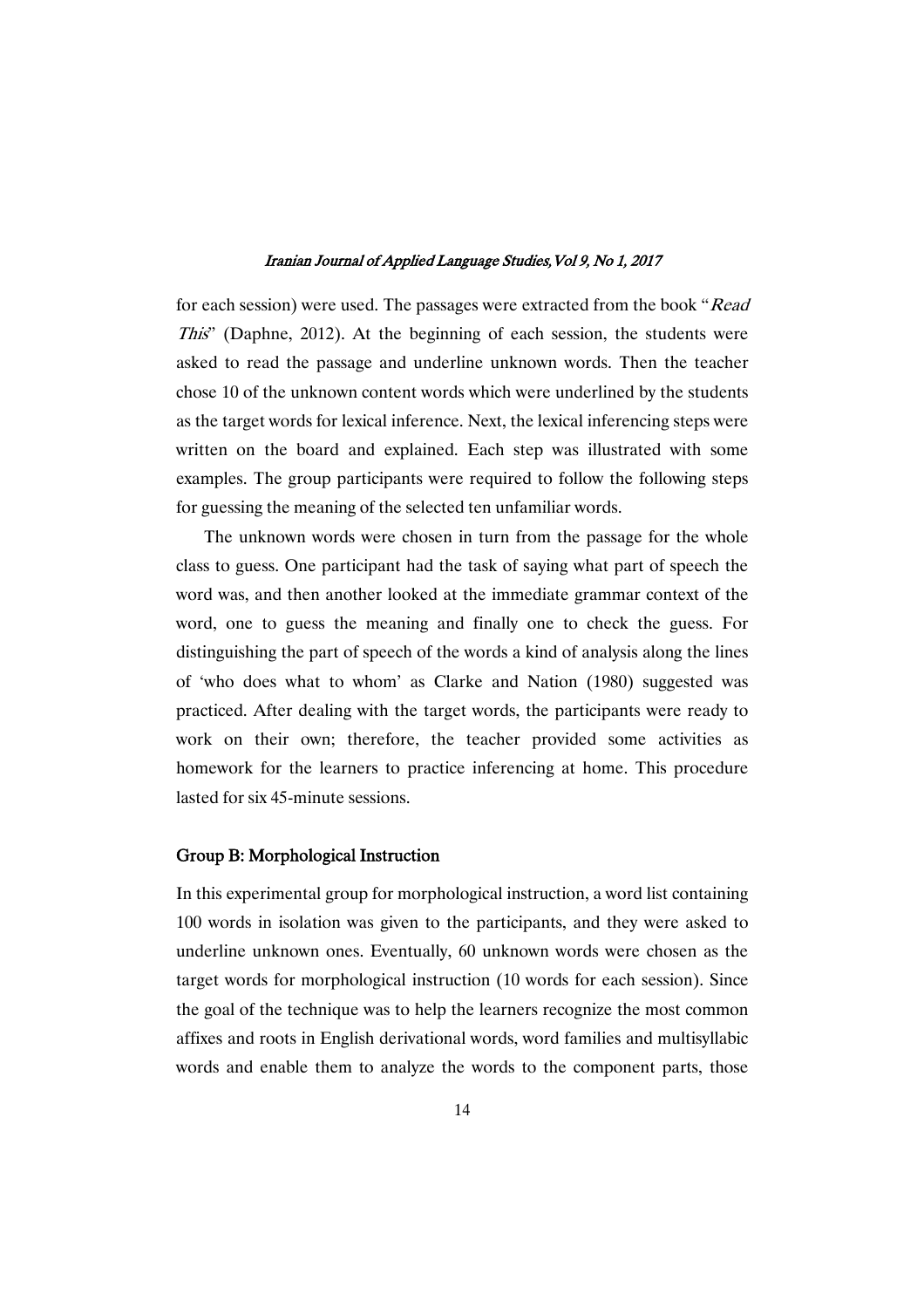words which instantiated these conditions were chosen as the target words for strategy instruction. The process of strategy instruction involved the participants first to analyze the unknown words into the meaningful parts and then to add up the meaning of the parts to make a general meaning for the whole world.

Like lexical inferencing group, to provide a practical and formal training, the model proposed by Kieffer and Lesaux (2007) was used for Strategy instruction in this group. This model suggests using morphology as a cognitive strategy with the following explicit steps:

- 1) Learners recognize those words the meaning of which they do not know, or they cannot deeply understand
- 2) They analyze the word form orphemes they recognize (both roots and affixes).
- 3) They hypothesize a meaning for the word based on the word parts.
- 4) Check the hypothesis against the context.

The teacher taught these four steps explicitly, modeled them several times with various examples, and provided the participants with time to practice in the class. Similar to the first experimental group, the participants of this group took part in six 45-minute sessions of morphological instruction.

### Group C: Place bo Instruction

Participants of the control group followed their regular reading comprehension course without any strategy training. They took part in reading comprehension classes in which they worked on the same passages as the lexical inferencing group for six 45-minute sessions.

After the treatment sessions, the same reading comprehension pretest was administered to all three groups as the first post-test. The participants were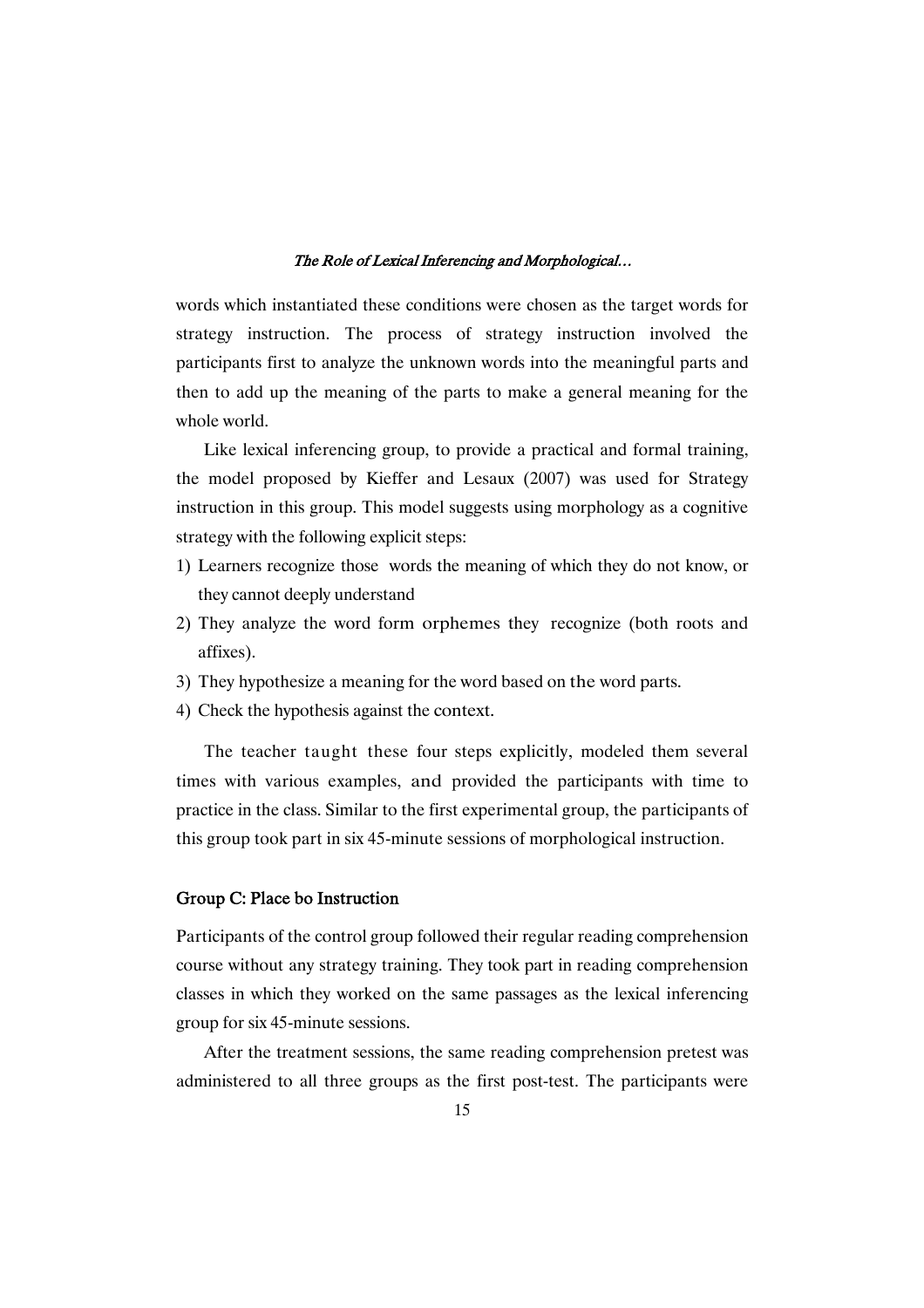encouraged to try using those strategies they were taught in their peculiar intervention program. After two weeks the reading comprehension test was administered again to all the three groups once more as a delayed post-test to investigate the efficacy of the strategies for the EFL learners' reading comprehension development over time.

# 4. Results

In order to answer the research questions, the obtained data were fed into statistical analyses including paired samples t-tests, and one-way ANOVA. In the following part, concerning each research question, the results obtained are described, and the assumed hypotheses are tested. Before embarking on inferential statistics and hypothesis testing the pretest and post-test results of the three groups were subjected to Shapiro-Wilk test of normality of the data in an effort to check if one of the main assumptions of t-test and ANOVA, i.e., normality of data distribution, is observed on not. The results of the test are shown in Table 2 below.

|                 | Group       | N  | Ζ    | Sig. |
|-----------------|-------------|----|------|------|
|                 | Control     | 20 | .925 | .126 |
| Pre-test        | Inferencing | 20 | .969 | .730 |
|                 | Morphology  | 20 | .969 | .739 |
|                 | Control     | 20 | .968 | .709 |
| $1st$ Post-test | Inferencing | 20 | .978 | .900 |
|                 | Morphology  | 20 | .926 | .127 |
| $2nd$ Post-test | Control     | 20 | .974 | .844 |
|                 | Inferencing | 20 | .933 | .179 |
|                 | Morphology  | 20 | .930 | .156 |

Table 2. Results of Shapiro-wilk Test of Normality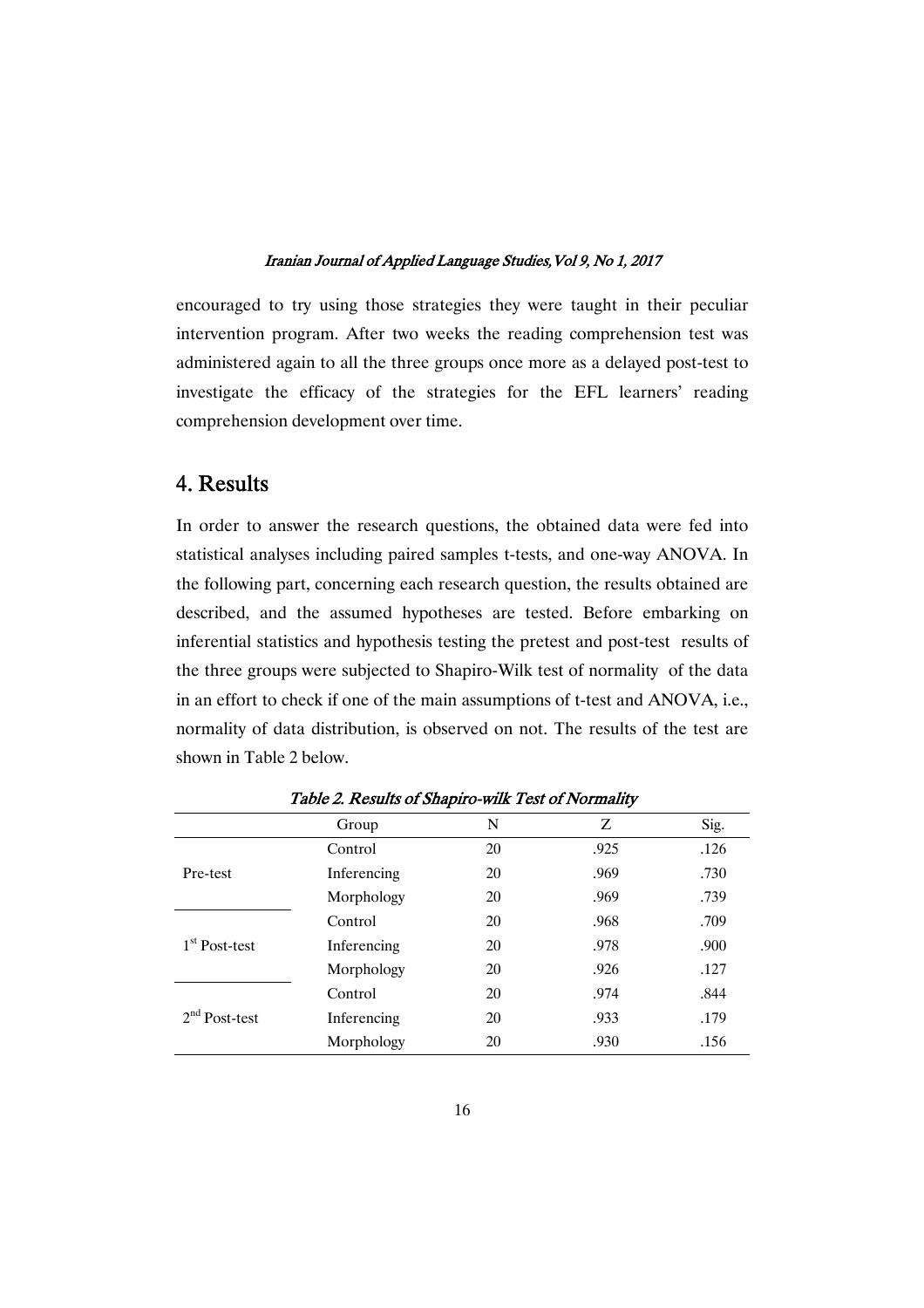As the Table shows, the scores in the pre-test, the first post-test, and the second post-test administrations were all normally distributed since in all cases the p-value was above the critical 0.05 level ( $p>0/05$ ). After making sure of the normality, the obtained data were fed into different statistical tests including paired t-tests and one-way ANOVAs to spot the probable differences among the three groups.

The first research question sought to investigate if lexical inferencing and morphological instruction have any significant effect on EFL learners' reading comprehension development. To answer this question, the pre and post-test results of the two L1 and MI groups were subjected to two within-group comparison using paired samples t-test. Table 2 presents the descriptive results of the analyses.

|        |                                | Mean  | N  | SD   | Std. Error Mean |
|--------|--------------------------------|-------|----|------|-----------------|
| Pair 1 | pretest of inferencing         | 10.95 | 20 | 4.47 | 1.00            |
|        | $1st$ post-test of inferencing | 14.70 | 20 | 4.62 | 1.03            |
| Pair 2 | pretest of morphology          | 11.50 | 20 | 4.85 | 1.08            |
|        | $1st$ post-test of morphology  | 12.70 | 20 | 3.41 | .76             |

Table 3. Descriptive Statistics for the Paired Sample t-tests

Table 3 summarizes the descriptive information of the two groups' pre and first post-test. Accordingly, it seems that the mean score in lexical inferencing group has undergone greater change in comparison with the mean of morphology group after the implementation of the treatments. However, As stated above, to check for the statistical significance of the differences between the mean scores of the pre and post-test results of the two groups paired samples t-tests were run. The results are presented in Table 4 below.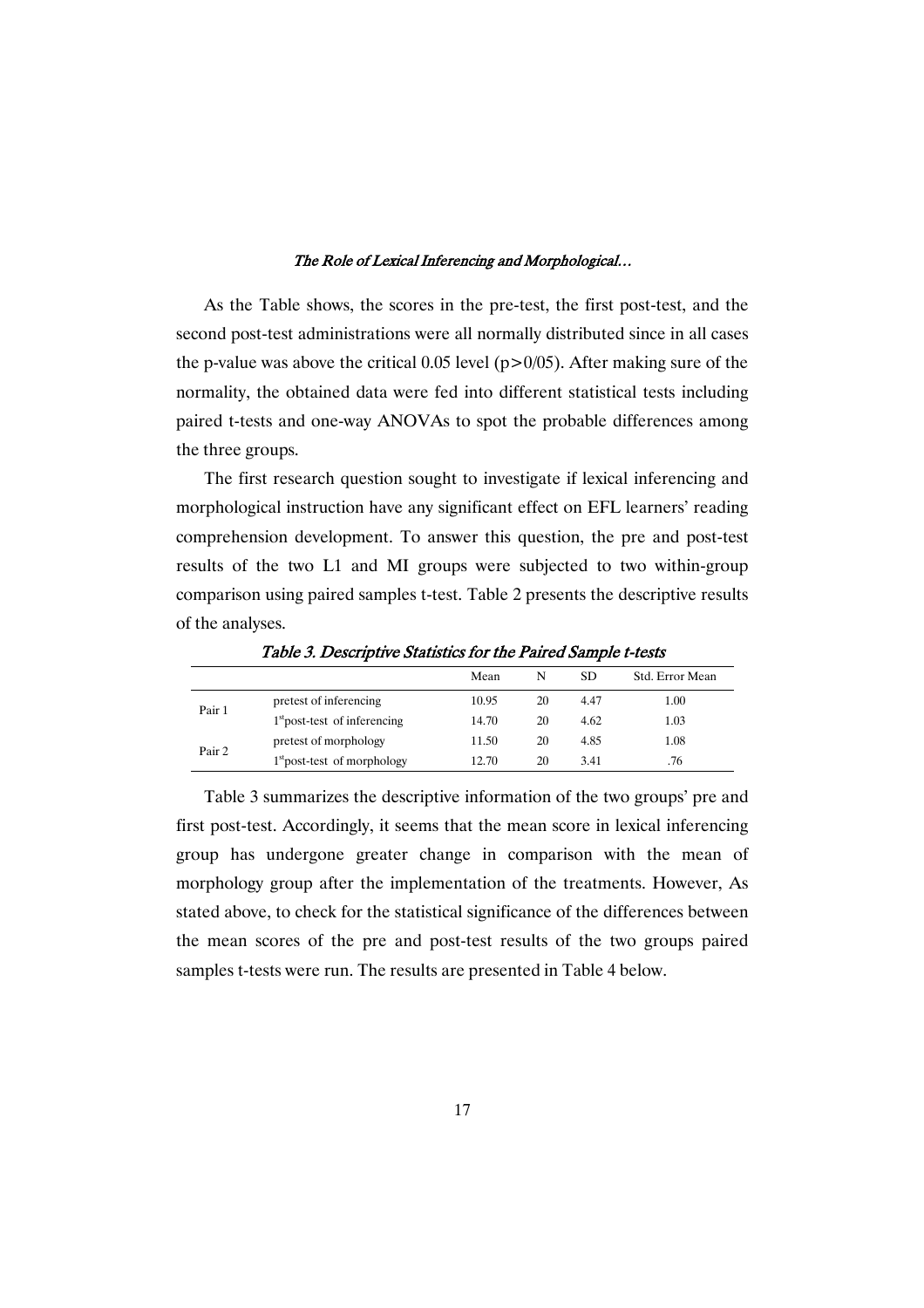|        |                                         | Paired Differences |      |            |                 |         |         |      |            |
|--------|-----------------------------------------|--------------------|------|------------|-----------------|---------|---------|------|------------|
|        |                                         | Mean               | SD   | Std. Error | 95% Confidence  |         | t       | df   | Sig.       |
|        |                                         |                    |      | Mean       | Interval of the |         |         |      | (2-tailed) |
|        |                                         |                    |      |            | Difference      |         |         |      |            |
|        |                                         |                    |      |            | Lower           | Upper   |         |      |            |
| Pair 1 | Pre-test $& 1st$                        | $-3.75$            | 3.07 | .68        | $-5.18$         | $-2.31$ | $-5.45$ | - 19 | .000       |
|        | Post-test of Inferencing                |                    |      |            |                 |         |         |      |            |
| Pair 2 | Pre-test $\&$ 1 <sup>st</sup> Post-test | $-1.20$            | 2.70 | .60        | $-2.46$         | .06     | $-1.98$ | -19  | .062       |
|        | of morphology                           |                    |      |            |                 |         |         |      |            |

Table 4. The Results of Paired-samples T-test

As is evident in table 4, Lexical inferencing had a statistically significant effect on the EFL learners' reading comprehension improvement since  $t(19)$  = -5.45, p=0.00<0.05. However, it was found that morphological instruction did not have a statistically significant effect on the EFL learners' reading comprehension improvement as  $t(19)=-1.95$ ,  $p=0.06>0.05$ . Hence the null hypothesis for the lack of any significant difference in the pre and posttreatment tests of Lexical inferencing group was rejected while the null hypothesis for the Morphological instruction strategy was confirmed.

The second research question was raised in an attempt to see whether lexical inferencing, morphological instruction, and no-strategy based traditional instruction have a significantly different effect on learners' reading comprehension development. In order to answer this research question and test the related null hypothesis a one way ANOVA analysis was on the post-test results of the three groups. Table 5 summarizes the descriptive information of the three groups' post-test results.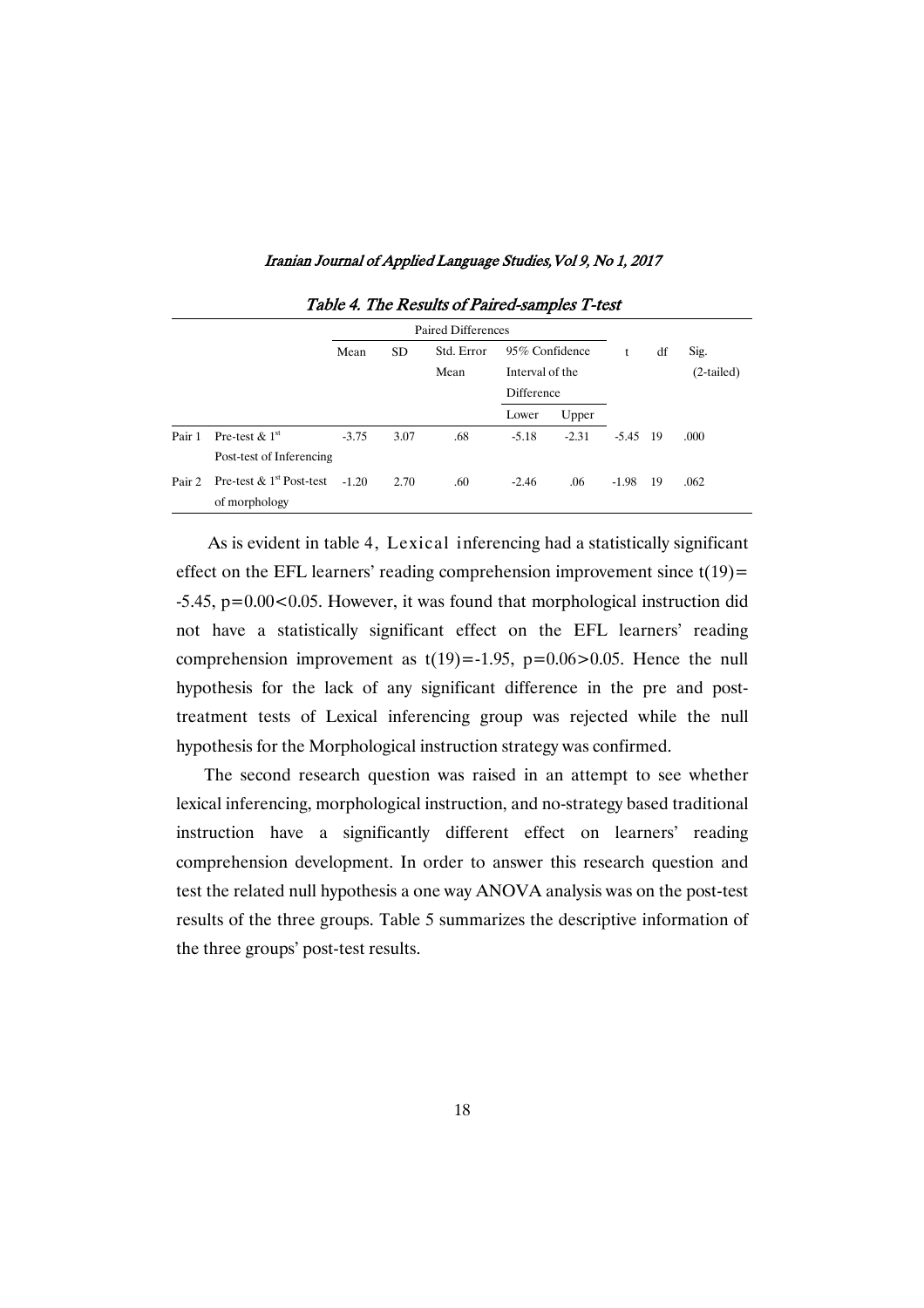|             |    |            |       | 95% Confidence Interval |       |      | Minimum Maximum |
|-------------|----|------------|-------|-------------------------|-------|------|-----------------|
|             |    |            | Std.  | for Mean                |       |      |                 |
|             | N  | Mean SD    | Error | Lower                   | Upper |      |                 |
|             |    |            |       | Bound                   | Bound |      |                 |
| Control     | 20 | 13.35 3.32 | .74   | 11.79                   | 14.90 | 7.00 | 19.00           |
| Inferencing | 20 | 14.70 4.62 | 1.03  | 12.53                   | 16.86 | 6.00 | 24.00           |
| Morphology  | 20 | 12.70 3.41 | .76   | 11.09                   | 14.30 | 7.00 | 19.00           |
| Total       | 60 | 13.58 3.86 | .49   | 12.58                   | 14.58 | 6.00 | 24.00           |

Table 5. Descriptive Statistics for the First Post-test Results ANOVA Analysis

Table 5 summarizes the first post-test results of the three groups. As it is apparent, lexical inferencing group mean  $(X=14.7)$  is higher than the other two groups.In order to check the statistical significance of the differences among the groups, one-way ANOVA was run on the data.

Table 6 below presents the ANOVA analysis results achieved for the comparison of the first post-test results of the three groups.

|                | Sum of Squares | df | Mean Square | F    | Sig. |
|----------------|----------------|----|-------------|------|------|
| Between Groups | 41.63          |    | 20.81       | 1.41 | .25  |
| Within Groups  | 838.95         | 57 | 14.71       |      |      |
| Total          | 880.58         | 59 |             |      |      |

Table 6. ANOVA Results of the Three Groups' First Post-Test

As is evident above in Table 6, it was found that the difference among the three groups first post-test mean scores did not come up to a statistically significant level  $(F(2,59)=1.41, p=.25)$ .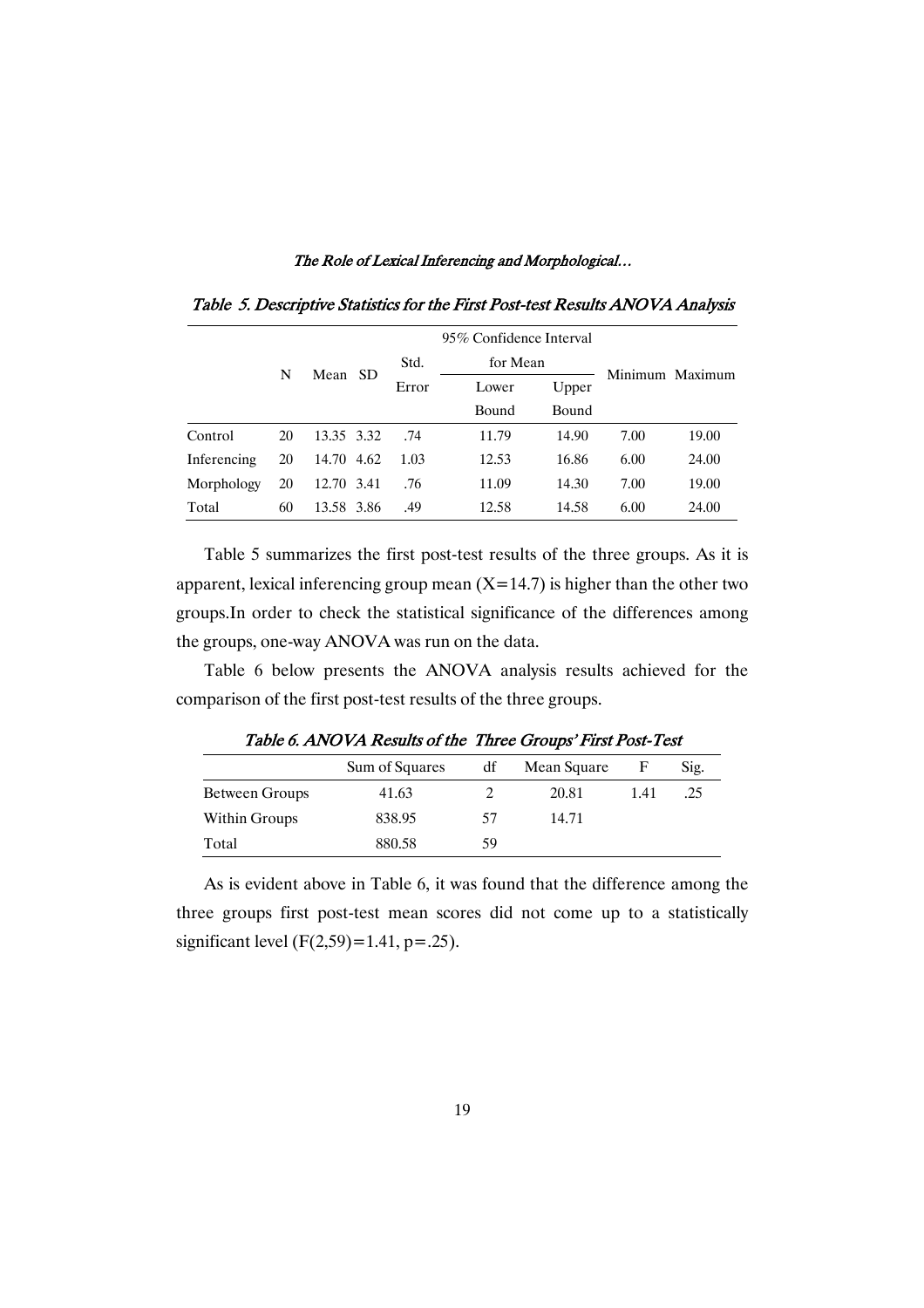Finally, in order to answer the third research question which looked for any significant difference among the effects of lexical inferencing, morphological instruction and no-strategy traditional instruction on EFL learners' reading comprehension development over time a one-way ANOVA was run on the second post-test scores of the three groups. Table 7 summarizes the descriptive information of the analysis.

|             |      |       |            |                   |       | 95% Confidence |         |       |  |  |
|-------------|------|-------|------------|-------------------|-------|----------------|---------|-------|--|--|
|             |      |       |            | Interval for Mean |       |                |         |       |  |  |
| N           | Mean | SD.   | Std. Error | Lower             | Upper | Minimum        | Maximum |       |  |  |
|             |      |       |            |                   | Bound | Bound          |         |       |  |  |
| Control     | 20   | 13.95 | 4.97       | 1.11              | 11.61 | 16.28          | 4.00    | 22.00 |  |  |
| Inferencing | 20   | 13.25 | 4.32       | .96               | 11.22 | 15.27          | 3.00    | 19.00 |  |  |
| Morphology  | 20   | 12.85 | 4.80       | 1.07              | 10.60 | 15.09          | 6.00    | 23.00 |  |  |
| Total       | 60   | 13.35 | 4.65       | .60               | 12.14 | 14.55          | 3.00    | 23.00 |  |  |

Table 7. Descriptive Statistics for the Delayed Post-test

The second post-test mean scores of the three groups as is reported is Table 7 are apparently minimally different. The statistical significance of the attested differences was checked using a one-way ANOVA. Table 8 presents the inferential statistic results of this analysis.

Table 8. ANOVA Results for the Three Groups Delayed Post-Test

|                | Sum of Squares df Mean Square |    |        | Е    | Sig. |
|----------------|-------------------------------|----|--------|------|------|
| Between Groups | 12.400                        |    | 6.200  | .279 | .757 |
| Within Groups  | 1265.250                      | 57 | 22.197 |      |      |
| Total          | 1277.650                      | 59 |        |      |      |

According to Table 8, no statistically significant difference was found between the L1, MI, and the control group in their delayed post-test reading comprehension performance  $(F9(2,59)=0.279, p=.757>0.05.$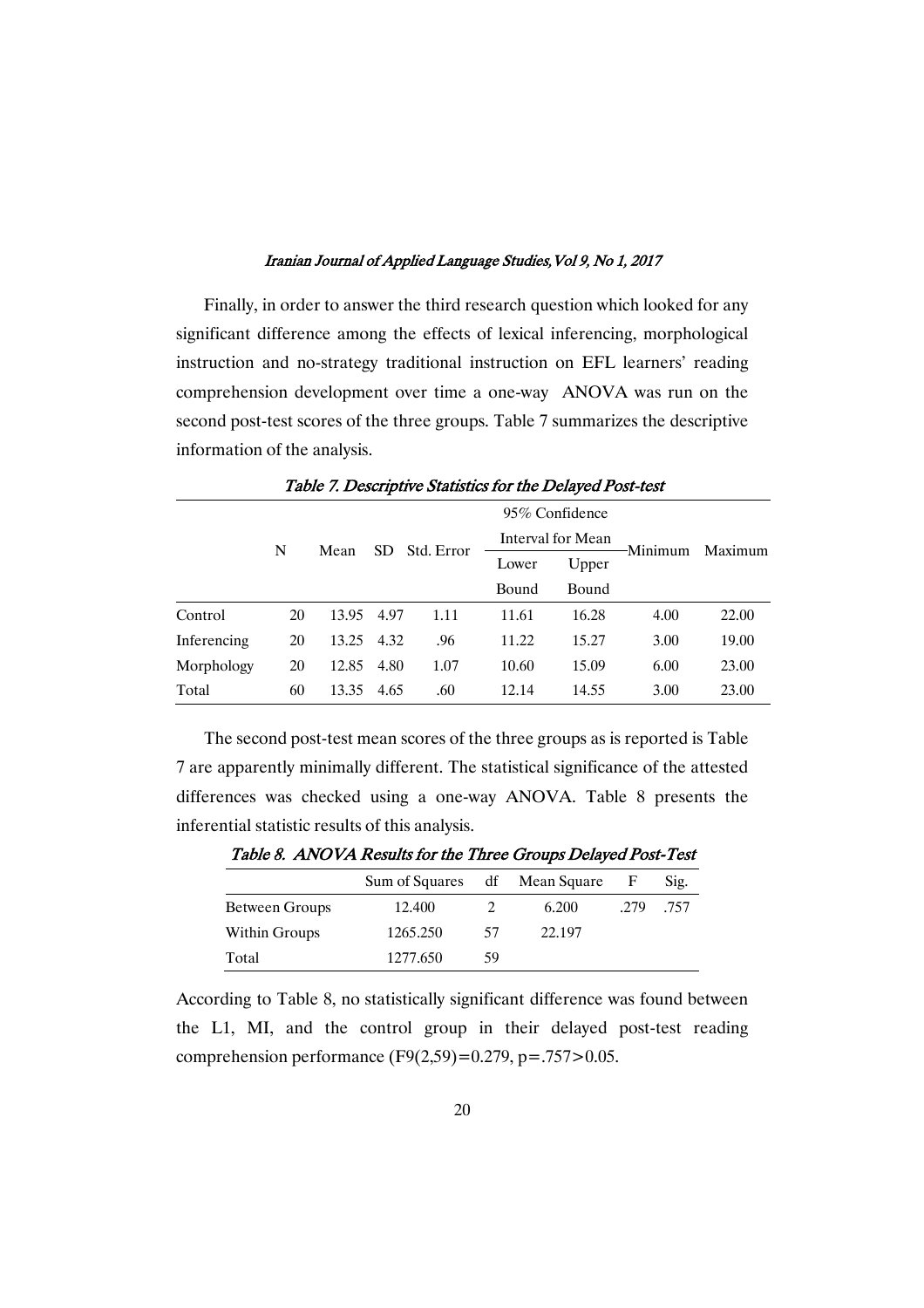# 5. Discussion and Conclusion

While some studies have confirmed that both lexical inferencing and morphological instruction can positively affect the readers' reading comprehension ability, the results obtained in this study revealed that lexical inferencing strategy could lead to improvement of the EFLlearners' reading comprehension, but morphological instruction was not found effective in this regard. On the other hand, the difference between lexical inferencing and morphological instruction in their effect on the learners' reading comprehension was not found to be statistically significant. As the comparisons conducted to answer the second and third research questions did not reveal a significant difference between the L1 and MI, the only significant difference which was reported for the difference between L1 pretest and post-test results was questioned by the researchers of the study due to the increased risk of type I error commitment and the lack of logical significance. This finding is in line with those studies which highL1ghted the role of context and contextdependent programs for vocabulary instruction (e.g., Clarke & Nation, 1980; Laufer, 1996; Nation, 2001). Nation (2001) believes that attention to word form through morphological instruction may result in ignoring the context, and using context is more likely to result in correct guesses than using word parts (personal communication, November 4, 2014).

Laufer (1996) also states that it is naïve to think that if language learners make use of guessing strategies, they are always deemed to make successful guesses, because these strategies will not automatically lead the learners to successful guesses since it is not possible for the readers to control all the factors that directly or indirectly influence their guessing. Therefore it can be said that as Nation (2001) states, some realistic and favorable conditions are required for the readers to be able to infer the meanings of unknown words.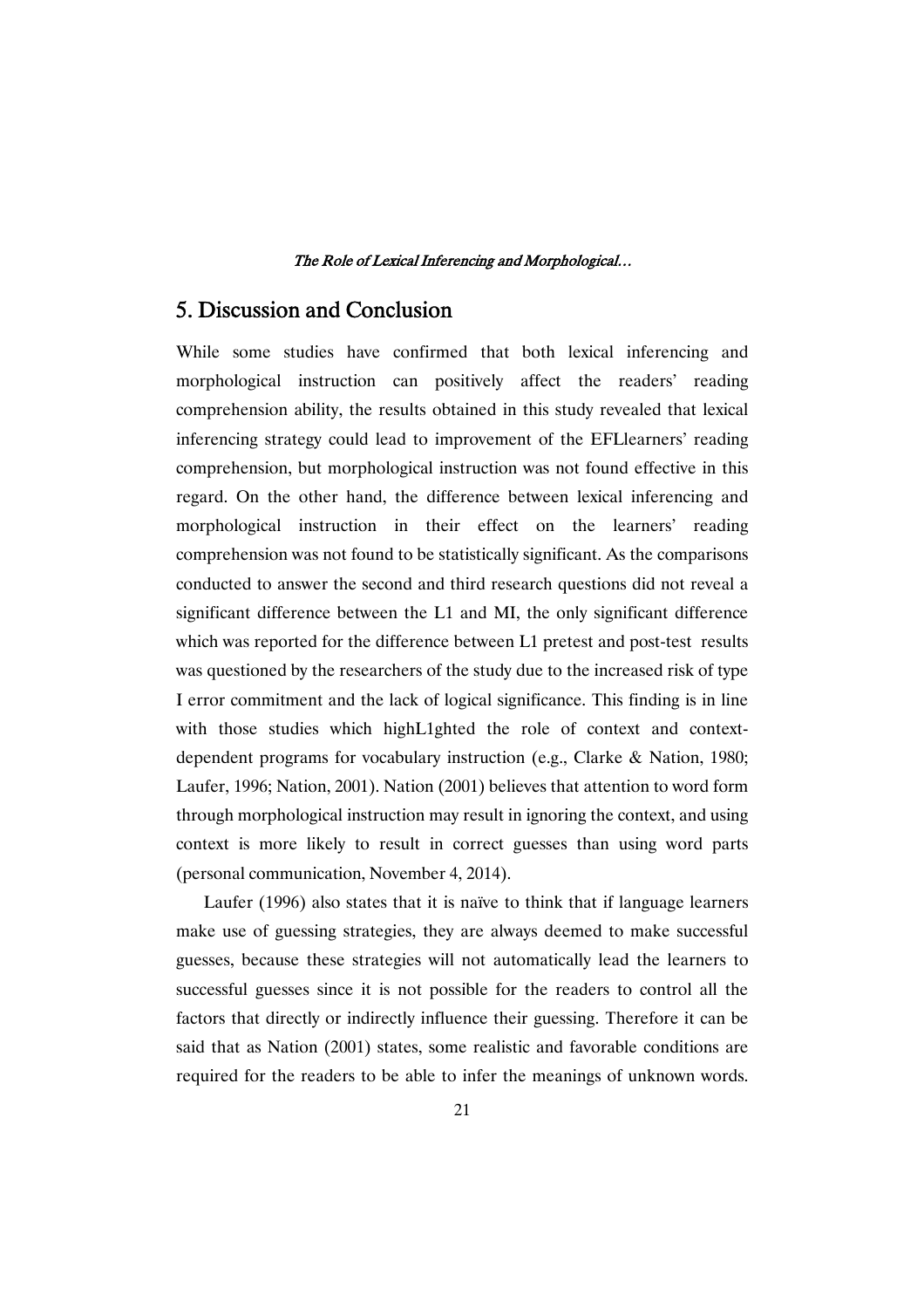EFL learners' lack of lexical inferencing success in this program might be related to some reasons that are to be discussed briefly in the following part.

The rather brief literature review conducted for the present work revealed that the learners' proficiency level is one of the determining factors in learners' success in strategy use. Since the general proficiency level of the participants of this study as the results of the homogeneity test (PET) shows, regarding the general proficiency level, they can be considered as lower-intermediate or elementary language learners. It is reasonable not to expect an immense change in learners' reading comprehension development after strategy training. This is in line with Comer (2012), in that because of the students' low proficiency level they were not able to successfully guess the meaning of unknown words.

This finding is also congruent with the finding of Gao (2012), who investigated some low proficiency undergraduate students' lexical inferencing ability and discovered that the participants' lexical inferencing ability was influenced by their proficiency level and low-level participants were not able to utilize right strategies for inferring the meaning of unfamiliar words.

This study also confirms the findings of the study conducted by Riazi and Babaei (2008) who investigated Iranian EFL students' level of lexical inferencing and its relation to their L2 proficiency and reading skill. It was found that there is no relationship between overall lexical inferencing and students' reading performance.

Another explanation for the inadequacy of lexical inferencing strategy training might be attributed to the model of instruction used in this study that was proposed by Clarke and Nation (1986). It can be argued that this model encourages the readers to primarily rely on very immediate context only in which the unknown word exists and ignores the whole context. For solving this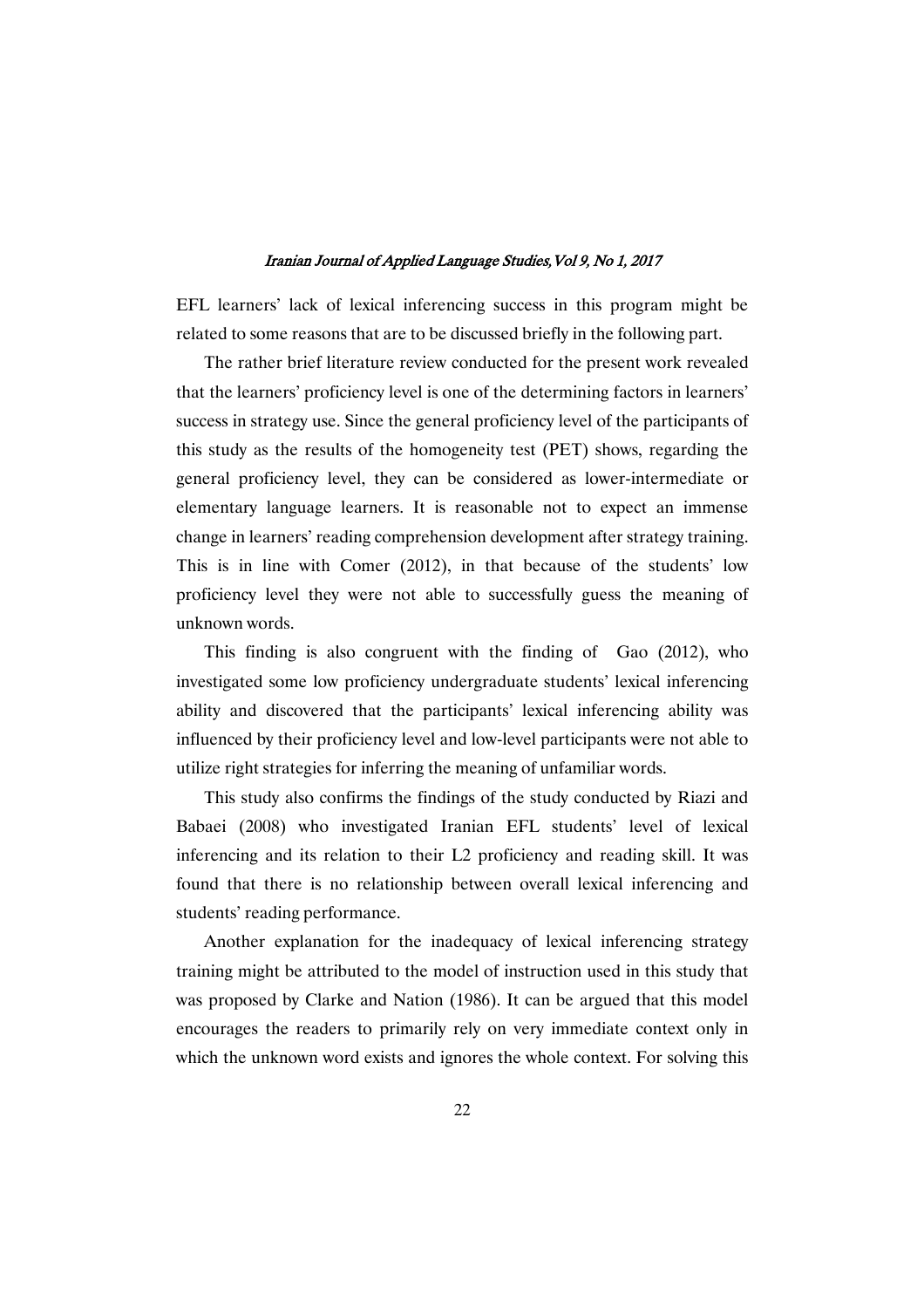problem, as Hu and Nassaji (2014), indicated for successful inferencing, the readers should not rely merely on the local context in which unknown words are located rather they should continue reading the subsequent sentences for verifying and monitoring their inferences throughout the whole reading process. The findings of this study confirm those of Nassaji (2006) in that, reliance on the context alone is not sufficient for successful lexical inferencing.

Haastrup (1991), believes that any guesses must be informed, logical, and based on using all available Linguistic andnon-Linguisticclues. The readers' lack of success in lexical inferencing might also be attributed to the learners' inadequate use of required knowledge sources since the appropriate use of different knowledge sources is of critical value for successful inference making.

Another probable reason for not gaining the expected results after lexical inferencing training might be related to the learners' inadequate breadth and depth of vocabulary knowledge. It seems reasonable to test EFL learners' breadth and depth of vocabulary knowledge prior to strategy instruction through some vocabulary size tests and depth of vocabulary knowledge tests and as Laufer (1991) indicates, make sure that they have reached a threshold level of vocabulary knowledge which is needed for successful lexical inferencing. According to Nation (1993), knowledge of around 3,000-word families is the vocabulary threshold that is required for dealing with language skills.

On the other hand, one possible reason for the ineffectiveness of morphological instruction might be related to the learners' low proficiency level. Results of some morphological instruction studies show that Iranian EFL learners with higher levels of proficiency benefited from explicit morphological instruction (e.g., Asgharzadeh, Rahimi, & Kalhor, 2012); and this benefit has not yet been shown for the EFL learners with lower levels of proficiency. This is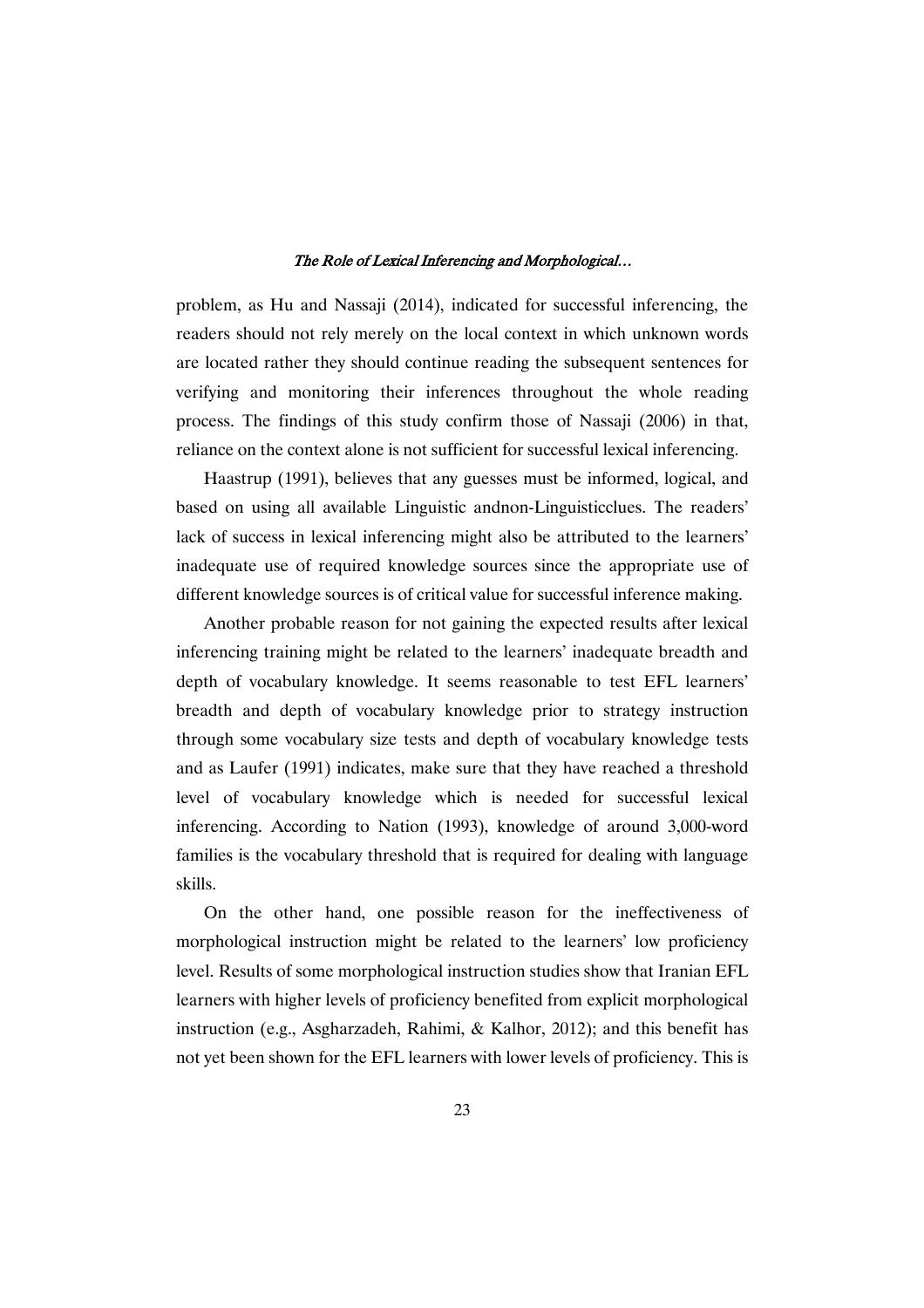in line with those of Sritulanon (2013), who conducted a study to investigate the effect of morphological instruction on the reading ability of low proficiency adult EFL learners in Thailand. It was found that morphological instruction did not improve EFL learners' vocabulary knowledge and reading comprehension of the learners who had low level of language proficiency.

As Clarke and Nation (1980) state, mastering a list of high-frequency affixes and roots is useful, but some affixes and roots have several meanings and analyzing transparently clear words most probably leads the readers to interpret the unknown words incorrectly.

It may also be justified to argue that the time spent on morphological instruction was not sufficient for the EFL learners of the present study since as discussed earlier most of the morphological instruction studies were carried out over a relatively longer period of time (e.g., Carlisle, 2003; Kirby et al.; Tong et al., 2011). Hence, more time and practice might have been needed for effective morphological instruction programs. In line with this view, Diaz (2010) argues that morphological instruction cannot improve students' performance unless it becomes a major part of the language curriculum.

It can also be argued that morphological instruction may show its positive impacts on learners' reading comprehension after a time interval. Carlisle's (2003) for example, who examined the role of lexical processing of morphologically complex words in the elementary students to find out its relationship with children's acquisition of morphological knowledge for reading comprehension. The third graders were given two tasks involving lexical analysis of morphologically complex words. Two years later, they were given a measure of processing of derived words in sentence context and a reading comprehension test. Results of his study revealed that lexical analysis of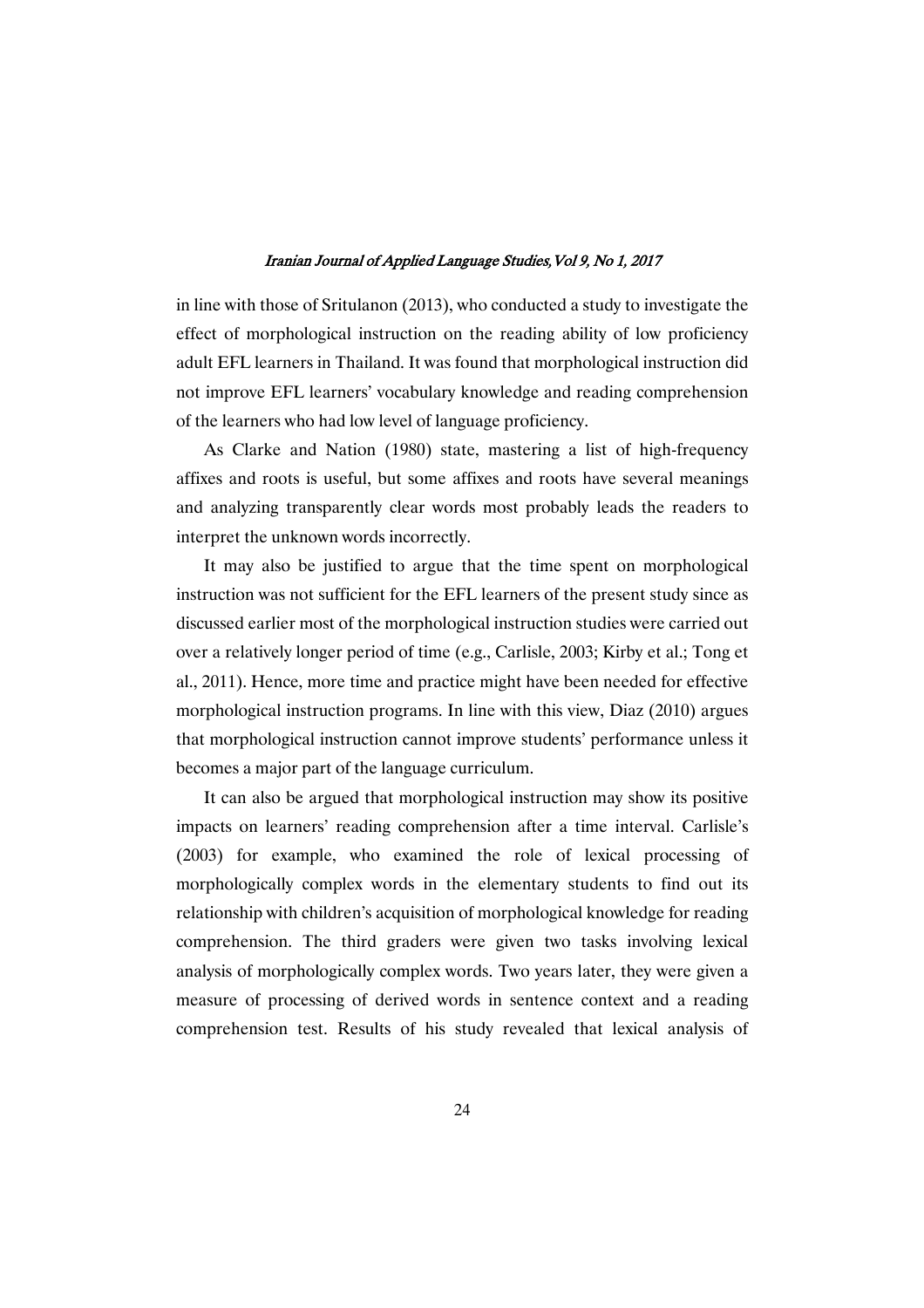complex words in the early elementary years contributes to vocabulary and reading comprehension by the late elementary years.

However, the findings of this study seem not to support those of Kieffer and Lesaux's (2008), who claimed that students' awareness of words' morphological structure not only improves their understanding of the individual words but also it improves overall reading comprehension and their vocabulary retention power. The findings are also in contrast with those of Diaz (2010), who attempted to determine whether morphological instruction improves high school language learners' vocabulary and reading comprehension. The obtained results from his study showed that morphological instruction has a significantly positive effect on learners' vocabulary, and reading comprehension.

# 6. Conclusion

Although it seems the study could not achieve the expected outcomes; the findings seem to provide some useful theoretical and pedagogical implications. Firstly, since the results of the study did not provide enough evidence to claim that lexical inferencing and morphological instruction could significantly improve low proficiency EFL learners' reading comprehension, it can be concluded vocabulary knowledge seems to be necessary but not enough for the low proficiency level EFL learners reading comprehension development and other contextual, Linguistic and cognitive factors should also be considered as significant determinants of reading comprehension development. Secondly, vocabulary teaching and learning strategies may help develop EFL learners vocabulary knowledge but not necessarily lead the readers to a better understanding of the texts however, as Oxford and Nyikos (1989) argue, an important advantage of the use of learning strategies is that such strategies help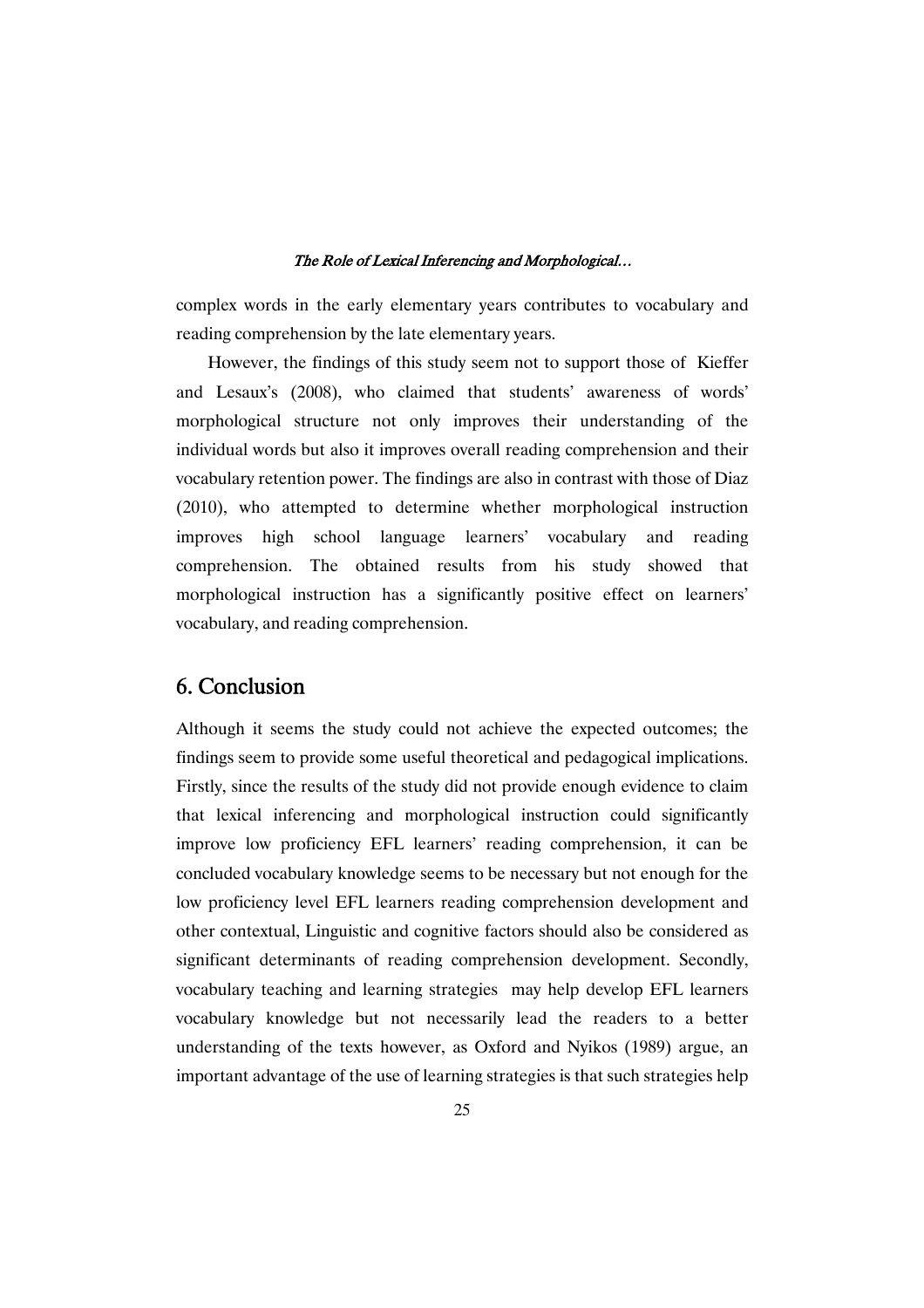the EFL learners become more autonomous and self-directed; therefore for achieving an acceptable level of self-efficacy both low and high-level EFL learners are required to employ such learning strategies more frequently for a prolonged time period (Zimmerman & Pons, 1986).

Finally, strategies are value-neutral and should not be regarded as inherently good or bad (Schmitt, 2000), in other words, no single strategy is a panacea which can help all language learners in any contexts. Different studies show that some strategies may work for a group of learners in a special context which may not work for another group in another context and depending on a number of variables such as learners' proficiency level, background knowledge, context of learning, and learners' characteristics, the teachers should employ the strategies that can help the learners acquire vocabularies efficiently.

# References

- Alderson, J. C. (2000). Assessing Reading. Cambridge: Cambridge University Press.
- Anderson, R. C., & Freebody, P. (1983). Reading comprehension and the assessment and acquisition of word knowledge. In B. Hutson (Ed.), Advances in reading/language research: A research annual (pp. 231–256). Greenwich, CT: JAI Press.
- Asgharzade, M., Rahimy, R., & Kalhor, O. P. (2012). The Effect of Explicit Morphological Practice on the Reading Comprehension Abilities of Iranian Intermediate Level English Language Learners. Theory and Practice in Language Studies, 2(8), 1668-1677.
- Bauer, L., & Nation, P. (1993). Word families. International Journal of Lexicography, <sup>6</sup>(4), 253-279.
- Bellomo, T. S. (2009). Morphological analysis as a vocabulary strategy for L1 and L2 college preparatory students. TESL-EJ, 13(3), 1-27.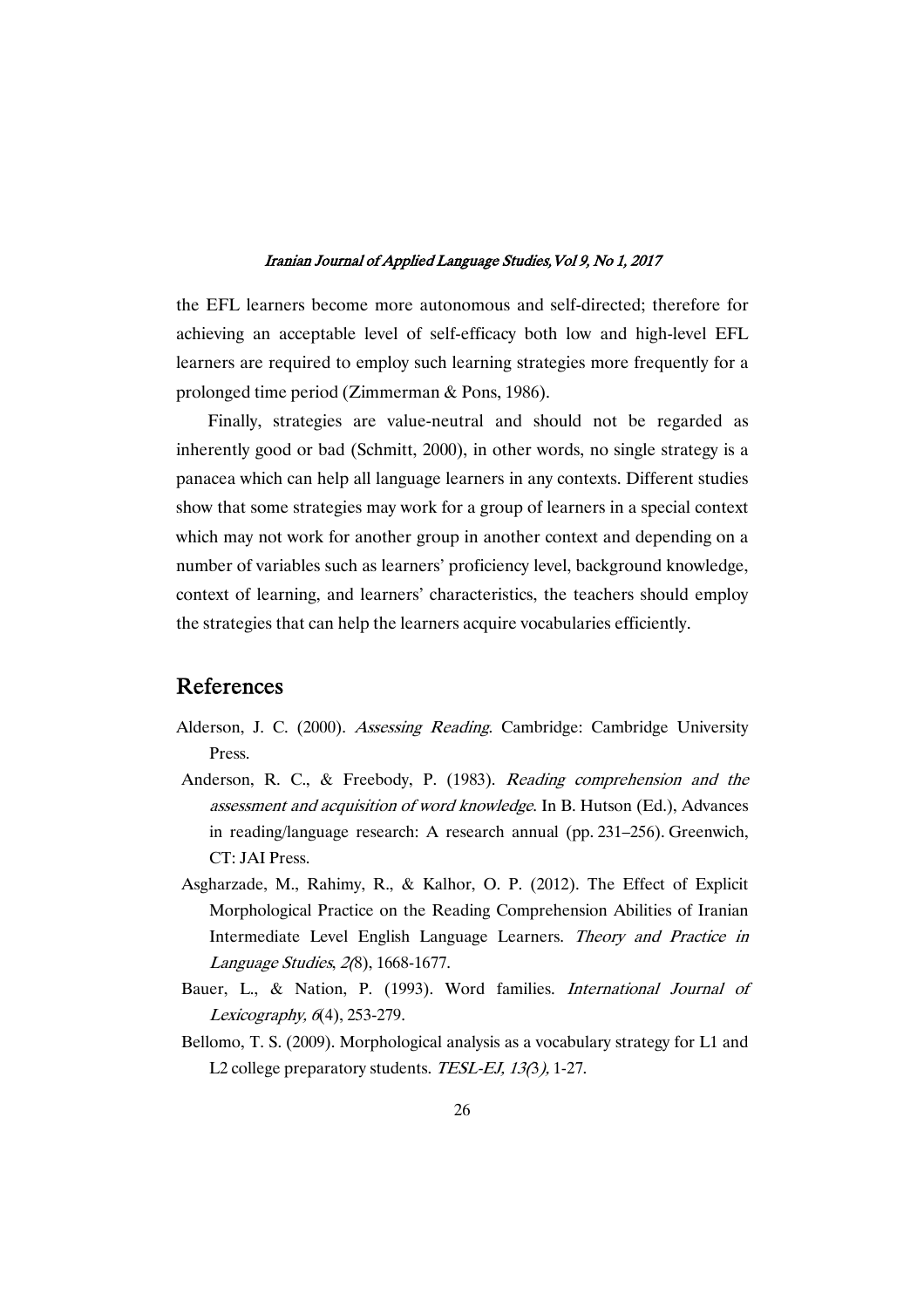- Bengeleil, N. F., & Paribakht, T. S. (2004). L2 reading proficiency and lexical inferencing by university EFL learners. Canadian Modern Language Review/La Revue canadienne des languesvivantes, 61(2), 225-250.
- Bromley, K. (2004). Rethinking vocabulary instruction. The Language and Literacy Spectrum, <sup>14</sup>, 3-12.
- Carlisle, J. F. (1995). Morphological awareness and early reading achievement. Morphological aspects of language processing, 189-209.
- Carlisle, J. F. (2003). Morphology matters in learning to read: A commentary. Reading Psychology, 24(3-4), 291-322.
- Carlisle, J. F. (2007). Fostering morphological processing, vocabulary development, and reading comprehension. In R. K. Wagner, A. E. Muse & K. R. Tannenbaum (Eds.), Vocabulary acquisition: Implications for reading comprehension (pp. 78-103). New York, NY: Guilford Press.
- Chall, J. S. (1987). Two vocabularies for reading: Recognition and meaning. In M. McKeown, & M. Curtis (Eds.), The nature of vocabulary acquisition (pp. 7- 17). New Jersey: Lawrence Erlbaum Association.
- Clarke, D. F., & Nation, I. S. P. (1980). Guessing the meanings of words from context: Strategy and techniques. System, <sup>8</sup>(3), 211-220.
- Comer, W. J. (2012). Lexical Inferencing in Reading L2 Russian. Reading in <sup>a</sup> Foreign Language, 24(2), 209-230.
- Dalton, B., & Grisham, D. L. (2011). eVoc strategies: 10 ways to use technology to build vocabulary. The Reading Teacher, 64(5), 306-317.
- Daphne, M. (2012). Read this! Intro students' book: Fascinating stories from the content areas. Cambridge: Cambridge University Press.
- Diaz, I. (2010). The effect of morphological instruction in improving the spelling, vocabulary, and reading comprehension of high school English language learners (ELLs) (Doctoral dissertation), Retrieved from Pro Quest Dissertations and Theses, Accession Order No. AAT 3405091.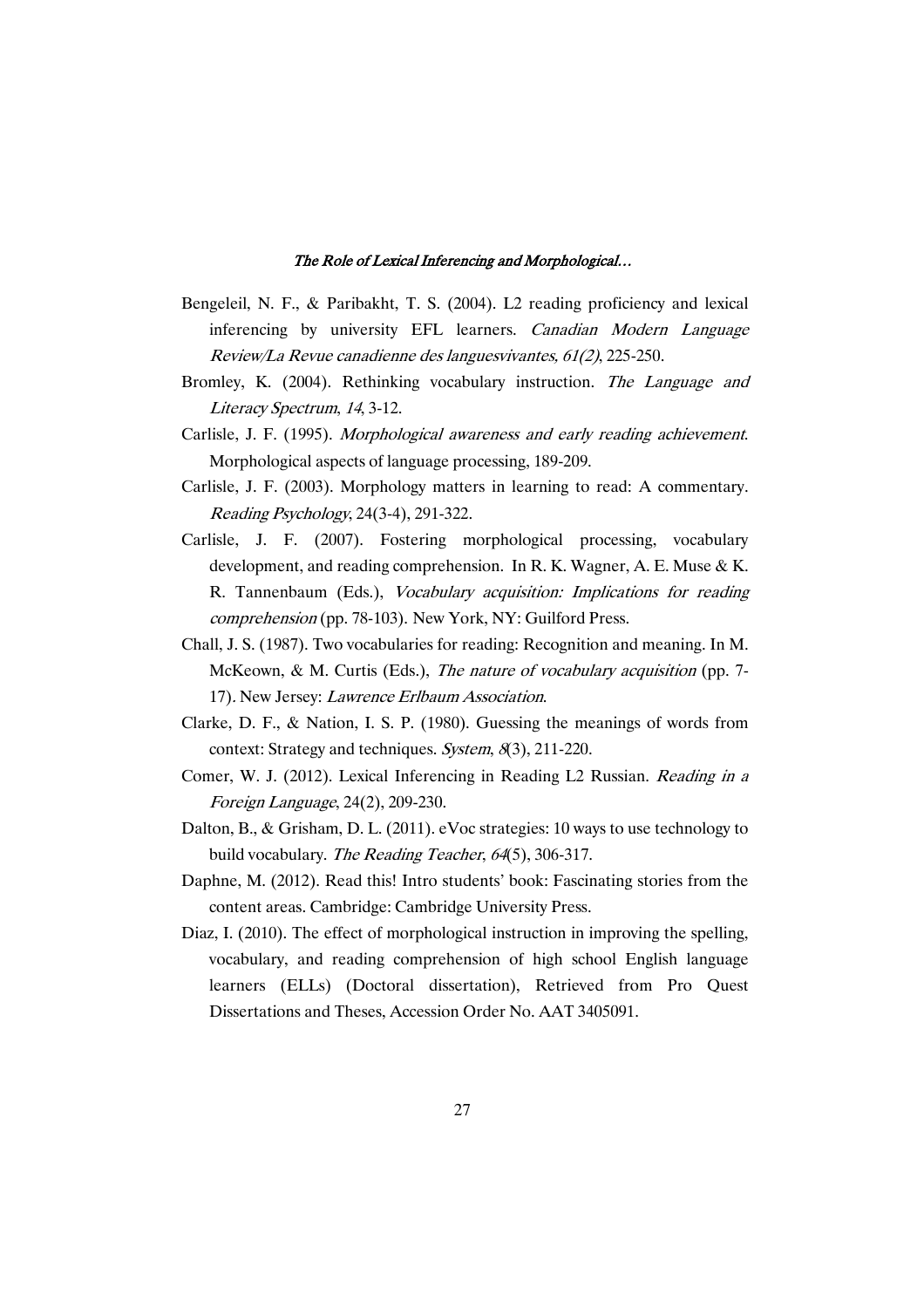- Droop, M., & Verhoeven, L. (2003). Language proficiency and reading ability in first-and second-language learners. Reading Research Quarterly, 38(1), 78-103.
- Farsi, B. (2008). Morphological awareness and its relationship to vocabulary knowledge and morphological complexity among Omani EFL University students. Unpublished master's thesis, University of Queensland, St Lucia, Australia.
- Fraser, C. A. (1999). Lexical processing strategy use and vocabulary learning through reading. Studies in second language acquisition, <sup>21</sup>(02), 225-241.
- Gao, H. (2012). A quantitative study into Chinese EFL learners' lexical inference ability and strategy use in EFL reading. *Linguistics, Culture & Education*,  $1(1)$ .58-77.
- Gillette, B. (1994). The role of learner goals in L2 success. In J. P. Lantolf & G. Appel (Eds.), *Vygotsky approaches to second language research* (pp.195– 213). Oxford: Oxford University Press.
- Goodman. (1971). Psycholinguistic universals in reading process. In P. Pimsleur & T. Quinn (Eds.), The Psychology of Second Language Learning (pp.135- 142). Cambridge: Cambridge University Press.
- Gu, Y., & Johnson, R. K. (1996). Vocabulary learning strategies and language learning outcomes. *Language learning*, 46(4), 643-679.
- Haastrup, K. (1991). Lexical Inferencing procedures or talking about words. Tübingen: Gunter Narr.
- Hirsh, D., & Nation, P. (1992). What vocabulary size is needed to read unsimplified texts for pleasure? Reading in a foreign language, 8(2),689-696.
- Hu, H. C. M., & Nassaji, H. (2014). Lexical inferencing strategies: The case of successful versus less successful inferences. System, 45, 27-38.
- Huckin, T., & Bloch, J. (1993). Strategies for inferring word meaning in context: A cognitive model. In T. Huckin, M. Haynes, & J. Coady (Eds.) Second language reading and vocabulary learning (pp. 153-178). Norwood, NJ: Ablex.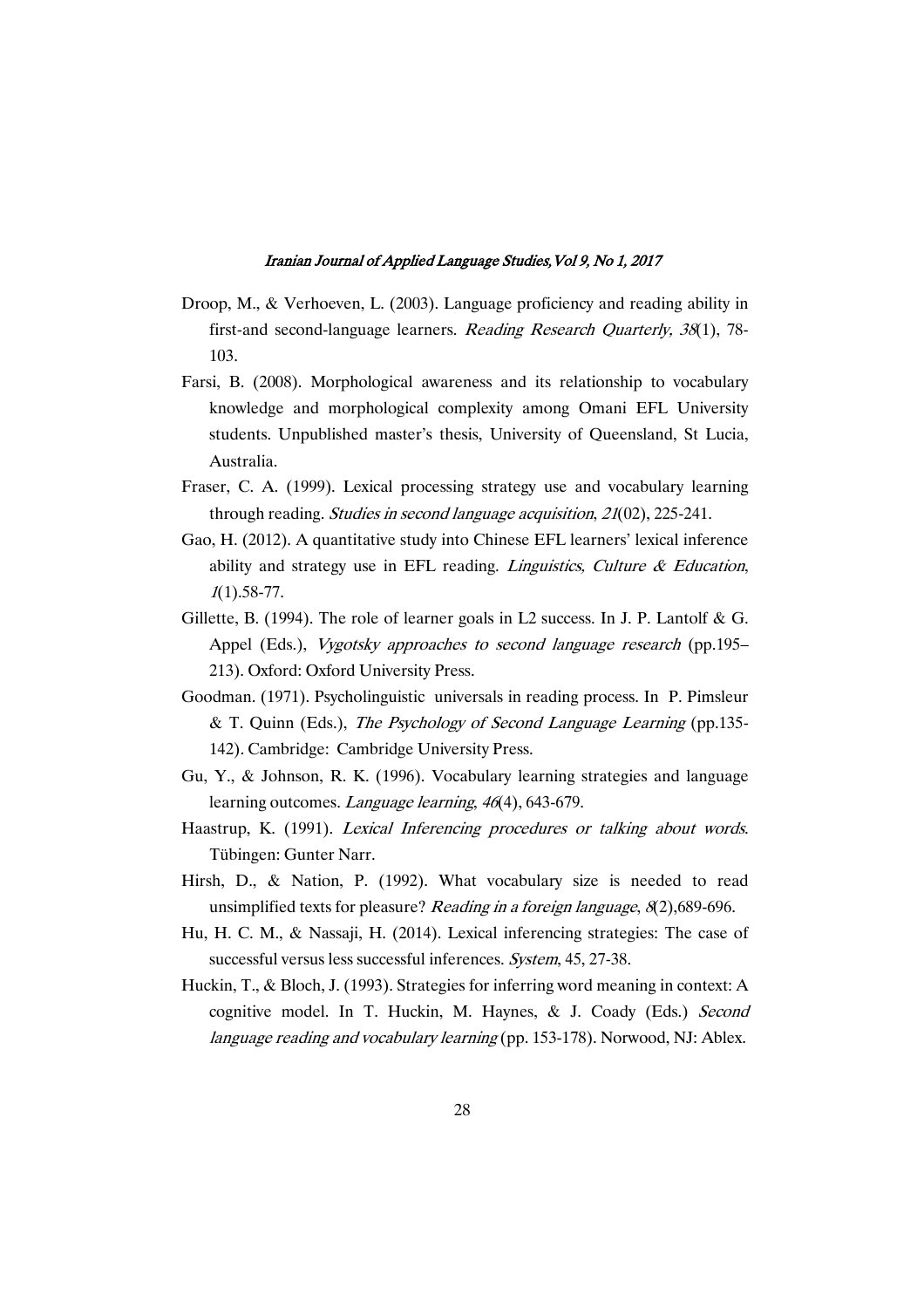- Kaivanpanah, S., & Alavi, S. M. (2008). The role of Linguistic knowledge in wordmeaning inferencing. System, 36(2), 172-195.
- Kaivanpanah, S., & Moghaddam, M. S. (2012). Knowledge sources in EFL learners' lexical inferencing across reading proficiency levels. RELC Journal, <sup>43</sup>(3), 373-391.
- Kieffer, M. J., & Lesaux, N. K. (2007). Breaking down words to build meaning: Morphology, vocabulary, and reading comprehension in the urban classroom. The Reading Teacher, 61(2), 134-144.
- Kieffer, M. J., & Lesaux, N. K. (2008). The role of derivational morphology in the reading comprehension of Spanish-speaking English language learners. Reading and Writing, <sup>21</sup>(8), 783-804.
- Kieffer, M. J., & Lesaux, N. K. (2012). Direct and indirect roles of morphological awareness in the English reading comprehension of native English, Spanish, Filipino, and Vietnamese speakers. Language Learning, 62(4), 1170-1204.
- Kirby, J. R., Deacon, S. H., Bowers, P. N., Izenberg, L., Wade-Woolley, L., & Parrila, R. (2012). Children's morphological awareness and reading ability. Reading and Writing, <sup>25</sup>(2), 389-410.
- Laufer, B. (1991). The development of L2 lexis in the expression of the advanced learner. The Modern Language Journal, 75(4), 440-448.
- Laufer, B. (1997). The lexical plight in second language reading: Words you don't know, words you think you know, and words youcan't guess. Second language vocabulary acquisition: <sup>A</sup> rationale for pedagogy, <sup>1</sup>, 20-34.
- Laufer, B., & Ravenhorst-Kalovski, G. C. (2010). Lexical threshold revisited: Lexical text coverage, learners' vocabulary size and reading comprehension. Reading in <sup>a</sup> Foreign Language, <sup>22</sup>(1), 15-30.
- Marzban, A., & Hadipour, R. (2012). Depth versus breadth of vocabulary knowledge: Assessing their roles in Iranian intermediate EFL students' lexical inferencing success through reading. Procedia-social and behavioral sciences, 46, 5296-5300.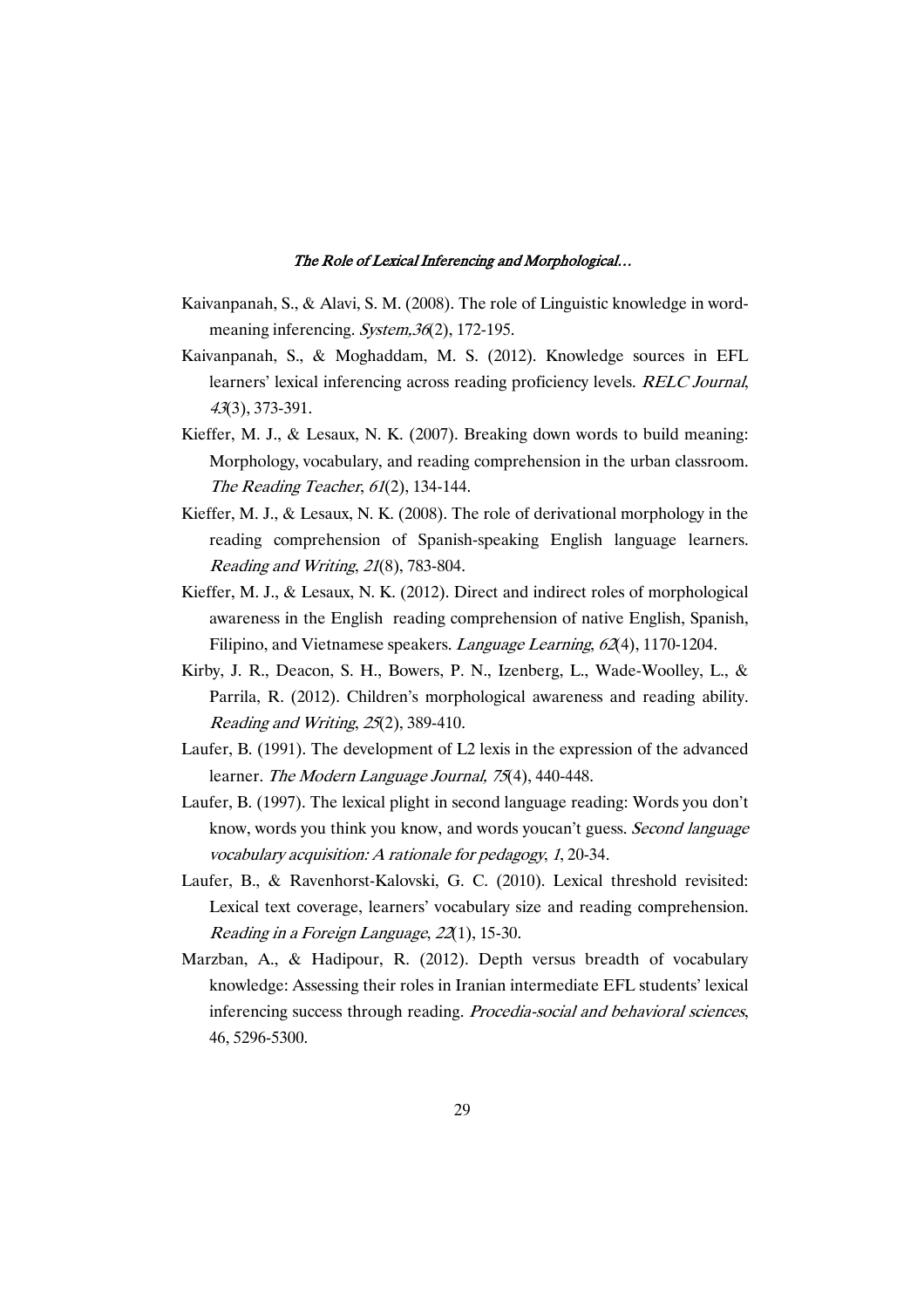- Mondria, J. A., & Wit-de Boer, M. (1991). The effects of contextual richness on the guess ability and the retention of words in a foreign language. Applied Linguistics, <sup>12</sup>(3), 249-267.
- Mountain, L. (2005). Rooting out meaning: More morphemic analysis for primary pupils. The Reading Teacher, 58(8), 742-749.
- Nagy, W. E. (1997). On the role of context in first and second language vocabulary learning. In N. Schmidt, Mc Carty, M. (Eds.), Vocabulary: Description, Acquisition, and Pedagogy (pp. 64-84). Cambridge: Cambridge University Press, pp. 64–84.
- Nagy, W. (2006). Why vocabulary instruction needs to be long-term and comprehensive. In E. H. Hiebert, M. L. Kamil (Eds.), Teaching and learning vocabulary: Bringing research to practice (pp.27-44). Erlbaum, Mahwah, NJ.
- Nagy, W. E., & Anderson, R. C. (1984). How many words are there in printed school English? Reading Research Quarterly, 19, 304-330.
- Nassaji, H. (2003). L2 vocabulary learning from context: Strategies, knowledge, sources, and their relationship with success in L2 lexical inferencing. TESOL Quarterly, 37(4), 645-670.
- Nassaji, H. (2004). The relationship between depth of vocabulary knowledge and L2 learners' lexical inferencing strategy use and success. Canadian Modern Language Review/La Revue Canadienne des LanguesVivantes,61(1), 107-135.
- Nation, I. S. P. (1993). Vocabulary size, growth, and use. In R. Schreuder & B. Weltens (Eds.), *The bilingual lexicon* (pp.115-134). Amsterdam/ Philadelphia: John Benjamins.
- Nation, I. S. P. (2001). Learning vocabulary in another language. Cambridge: Cambridge University Press.
- O'malley, J. M., & Chamot, A. U. (1990). Learning strategies in second language acquisition. Cambridge University Press.
- Oxford, R. L., & Nyikos, M. (1989). Variables affecting choice of language learning strategies by university students. *Modern Language Journal*, 73(3), 291-300.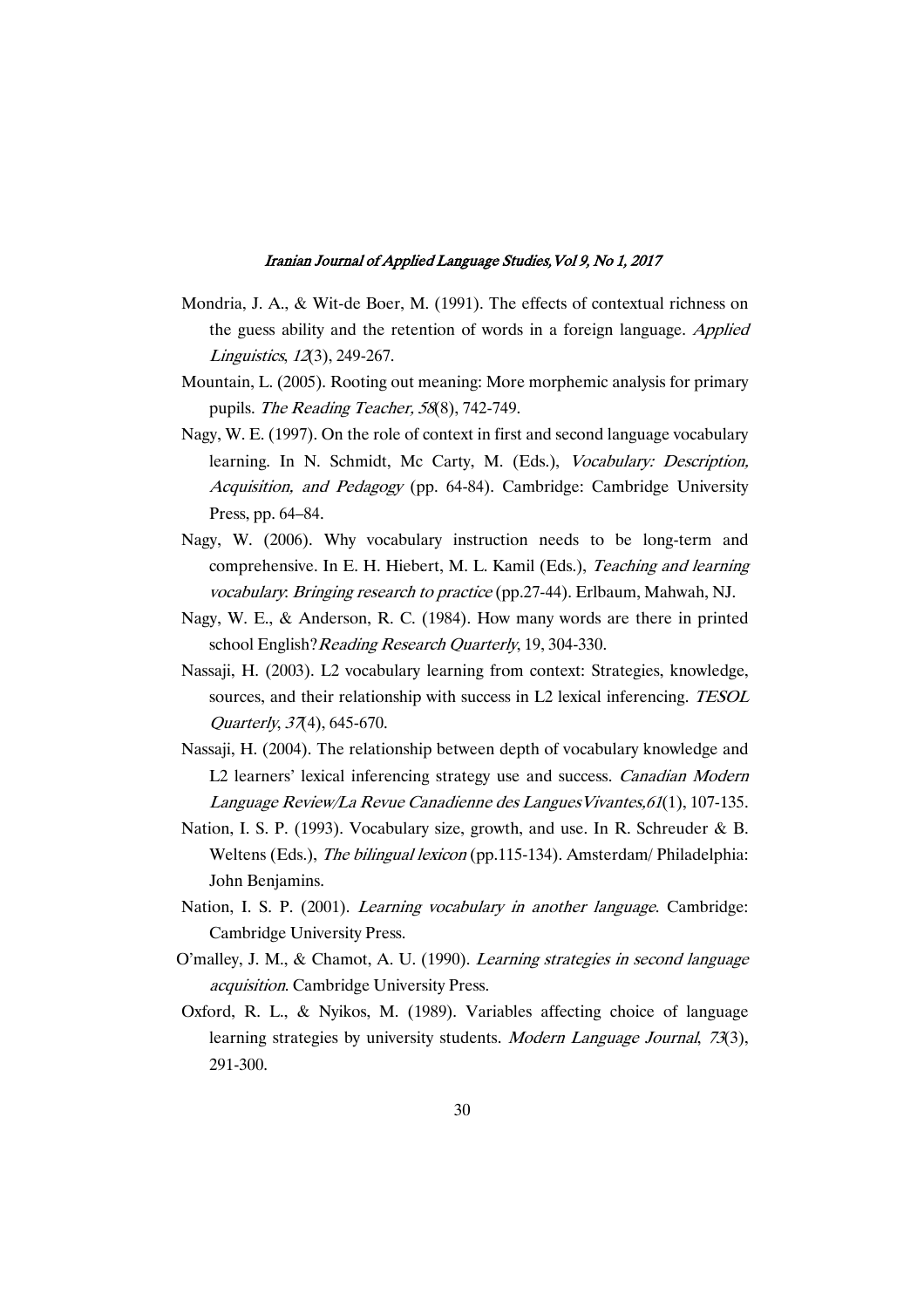- Oxford, R. L., & Scarcella, R. C. (1994). Second language vocabulary learning among adults: State of the art in vocabulary instruction. System, 22(2), 231-243.
- Paribakht, T. S. (2004). The role of grammar in second language learning processing. RELC, <sup>35</sup> (2), 149–160.
- Paribakht, T. S., & Wesche, M. (1999). Reading and "incidental" L2 vocabulary acquisition. Studies in second language acquisition, <sup>21</sup>(02), 195-224.
- Paribakht, T. S., & Wesche, M. (2006). Lexical inferencing in L1 and L2: Implications for vocabulary instruction and learning at advanced levels. In H. Byrnes, H. Weger-Guntharp & K. Sprang (Eds.), *Educating for advanced* foreign language capacities: Constructs, curriculum, instruction, assessment (pp. 118–135). Washington, DC: Georgetown University Press.
- Qian, D. (2004). Second language lexical inferencing: Preferences, perceptions, and practices. In B. Laufer, P. Bogaards (Eds.), Vocabulary in <sup>a</sup> second language: Selection, acquisition and testing (pp.155-169). Amsterdam: John Benjamins.
- Read, J. (2000). Assessing vocabulary. Cambridge: Cambridge university press.
- Riazi, A., & Babaei, N. (2008). Iranian EFL female students' lexical inferencing and its relationship to their l2 proficiency and reading skill. The Reading Matrix, 8(1), 186-194.
- Schmitt, N. (1997). Vocabulary learning strategies. In N. Schmitt, M. McCarthy (Eds.), Vocabulary: Description, Acquisition, and Pedagogy (pp.199-227). Cambridge, Cambridge University Press.
- Schmitt, N. (2000). Vocabulary in language teaching. Cambridge: Cambridge university press.
- Schmitt, N. (2008). Review article: Instructed second language vocabulary learning. *Language Teaching Research*, 12(3), 329-363.
- Schmitt, N., & McCarthy, M. (Eds.). (1997). Vocabulary: Description, acquisition and pedagogy. Cambridge: Cambridge university press.